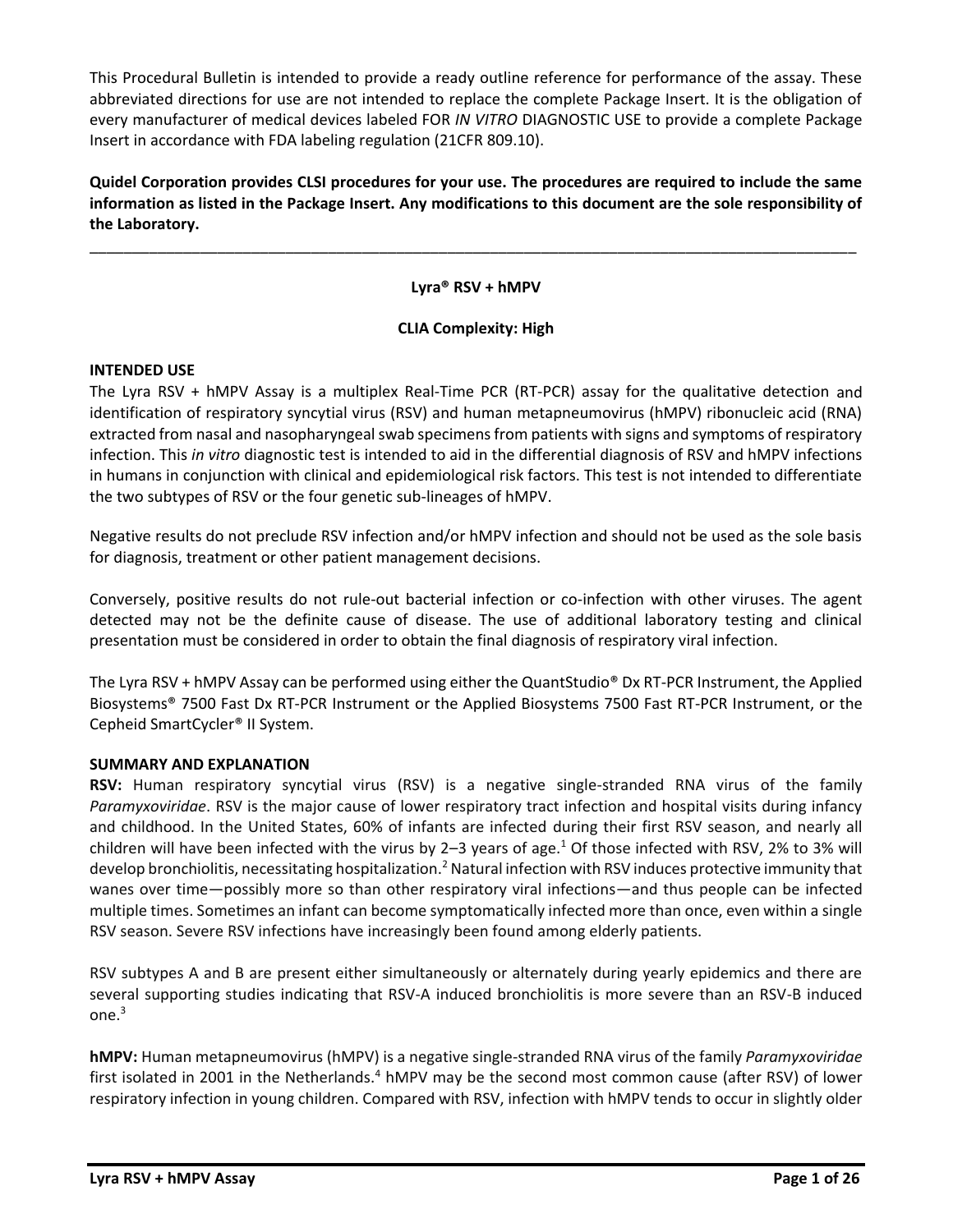children and produce disease that is less severe. Co-infection with both viruses can occur and is generally associated with more severe disease.

hMPV accounts for approximately 7.1% of respiratory tract infections.<sup>5</sup> The virus appears to be distributed worldwide and have a seasonal distribution with its incidence comparable to that for th[e influenza](http://en.wikipedia.org/wiki/Influenza) viruses during winter. [Serologic](http://en.wikipedia.org/wiki/Serologic) studies have shown that by the age of five, virtually all children have been exposed to the virus.<sup>6</sup> hMPV generally causes mild respiratory tract infection. However, small children, the elderly, and immunocompromised individuals are at risk for severe disease and hospitalization.

Sequence analyses of the hMPV genome have shown that hMPV strains circulating around the world can be divided into two main genetic lineages (A and B) representing two serotypes, each comprising two sublineages  $(A1, A2, B1, and B2).$ <sup>7</sup>

## **PRINCIPLE OF THE PROCEDURE**

The assay detects viral nucleic acids that have been extracted from a patient sample. A multiplex Real-time RT-PCR reaction is carried out under optimized conditions in a single tube generating amplicons for RSV, hMPV and the Process Control (PRC). Identification of RSV and hMPV and the PRC occurs by the use of target-specific primers and fluorescent-labeled probes that hybridize to conserved regions in the NS2 and polymerase gene of RSV and, polymerase gene of hMPV and the PRC.

| <b>Lyra Probe Labels</b>    |                                |  |  |  |  |
|-----------------------------|--------------------------------|--|--|--|--|
| <b>Target</b><br><b>Dye</b> |                                |  |  |  |  |
| <b>RSV</b>                  | <b>FAM</b>                     |  |  |  |  |
| hMPV                        | CAL Fluor <sup>™</sup> Red 610 |  |  |  |  |
| PRC.                        | Quasar <sup>®</sup> 670        |  |  |  |  |

The following is a summary of the procedure:

- 1. Sample Collection: Obtain nasal or nasopharyngeal swabs specimens using standard techniques from symptomatic patients. Transport, store, and process these specimens according to established laboratory procedures.<sup>8</sup>
- 2. Nucleic Acid Extraction: Extract nucleic acids from the specimens with the bioMérieux® NucliSENS® easyMAG® System following the manufacturer's instructions and using the appropriate reagents (See Materials Required but Not Provided). Use of other extraction systems with the Lyra RSV + hMPV Assay has not been validated. Validation of these other systems is the responsibility of the end user.

Prior to the extraction procedure, add 20  $\mu$ L of the PRC to each 180  $\mu$ L aliquot of specimen. The PRC serves to monitor inhibitors in the extracted specimen, assures that adequate amplification has taken place, and confirms that the nucleic acid extraction was sufficient.

- 3. Rehydration of Master Mix: Rehydrate the lyophilized Master Mix using the Rehydration Solution. The Master Mix contains oligonucleotide primers, fluorophore and quencher-labeled probes targeting conserved regions of RSV and hMPV, as well as the PRC sequence.
- 4. Nucleic Acid Amplification and Detection: Add 15 µL of the rehydrated Master Mix to each reaction tube or plate well. 5 µL of extracted nucleic acids (specimen with PRC) is then added to the reaction tube or plate well. Place the tube into the SmartCycler II instrument, or place the plate into either the Applied Biosystems 7500 Fast Dx instrument, the Applied Biosystems 7500 Fast instrument or QuantStudio Dx.

Once the reaction tube or plate is added to the instrument, initiate the assay protocol. This protocol initiates reverse transcription of the RNA targets generating complementary DNA, and the subsequent amplification of the target amplicons. The Lyra RSV + hMPV Assay is based on TaqMan<sup>®</sup> chemistry and uses an enzyme with reverse transcriptase, DNA polymerase, and 5'-3' exonuclease activities. During DNA amplification, this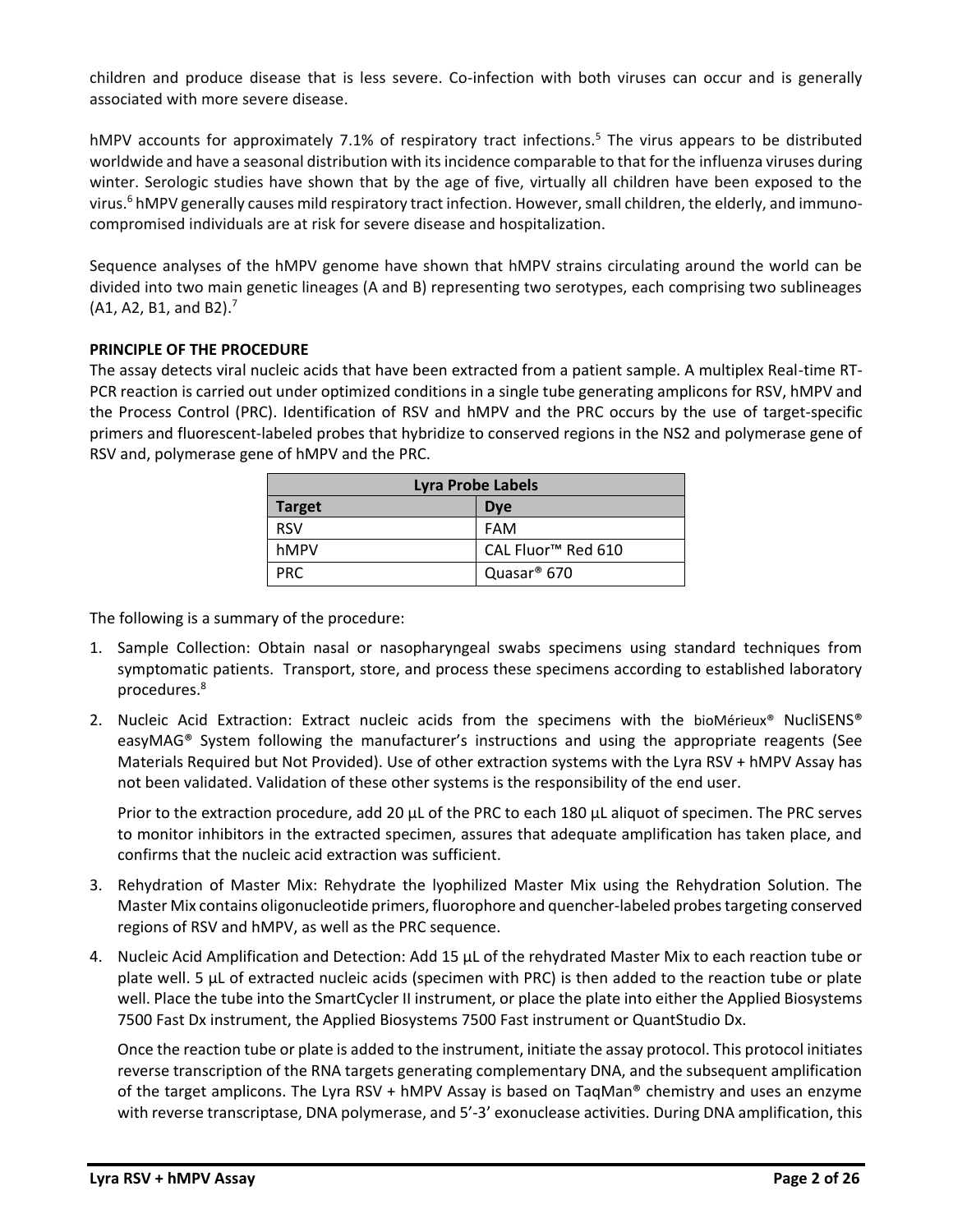enzyme cleaves the probe bound to the complementary DNA sequence, separating the quencher dye from the reporter dye. This step generates an increase in fluorescent signal upon excitation by a light source of the appropriate wavelength. With each cycle, additional dye molecules are separated from their quenchers resulting in additional signal. If sufficient fluorescence is achieved by 50 cycles on the SmartCycler II, 35 cycles on the ABI 7500 Fast and Fast Dx, or 40 cycles on the QuantStudio Dx, then the sample is reported as positive for the detected nucleic acid sequence.

### **MATERIALS PROVIDED**

Cat. #M103

Detection Kit (96 Reactions) – Store at 2°C to 8°C

| Component                                                 | Quantity          |  |  |  |  |
|-----------------------------------------------------------|-------------------|--|--|--|--|
| <b>Rehydration Solution Part M5003</b>                    | 1 vial/kit 1.9 mL |  |  |  |  |
| Lyra RSV + hMPV Master Mix Part M5035                     | 12 vials/kit,     |  |  |  |  |
| <b>Lyophilized Contents:</b>                              | 8 reactions/vial  |  |  |  |  |
| DNA polymerase enzyme with reverse transcriptase activity |                   |  |  |  |  |
| Primers and probes                                        |                   |  |  |  |  |
| dNTPs                                                     |                   |  |  |  |  |
| <b>Stabilizers</b>                                        |                   |  |  |  |  |
| Process Control (PRC) Part M5005                          | 1 vial/kit 2.0 mL |  |  |  |  |

## **OPTIONAL MATERIALS**

External controls for RSV and hMPV (i.e. Quidel Molecular RSV + hMPV Control Set, Cat. #M107 which serves as an external processing and extraction control)

## **MATERIALS REQUIRED BUT NOT PROVIDED**

- $\blacksquare$  Micropipettors (range between 1 to 10 μL and 100 to 1000 μL)
- Non-aerosol pipette tips
- QuantStudio Dx (software version 1.0 or higher) or ABI 7500Fast or Fast Dx (software version 1.4.1 or higher)
- 96 well PCR plate
- Optical plate films
- Plate centrifuge
- bioMérieux NucliSENS easyMAG software (version 2.0)
- bioMérieux NucliSENS easyMAG Buffers 1, 2, 3
- bioMérieux NucliSENS easyMAG Lysis Buffer
- bioMérieux NucliSENS easyMAG Silica Magnetic Beads
- bioMérieux NucliSENS easyMAG disposables
- Biohit pipettor

Or

- $\blacksquare$  Micropipettors (range between 1 to 10 μL and 100 to 1000 μL)
- Non-aerosol pipette tips
- SmartCycler II (software version 3.0b or higher)
- SmartCycler disposables
- SmartCycler centrifuge
- bioMérieux NucliSENS easyMAG software (version 2.0)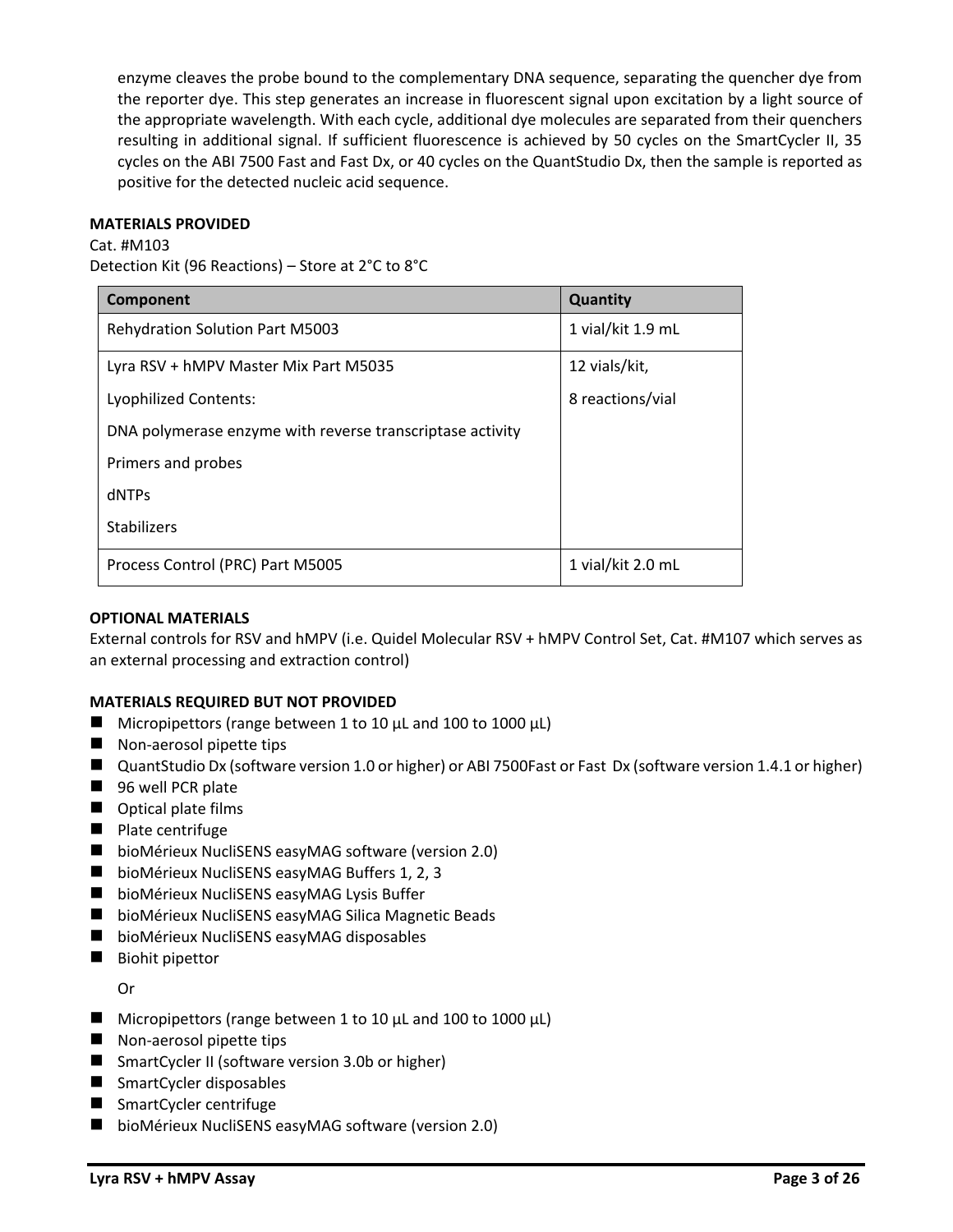- bioMérieux NucliSENS easyMAG Buffers 1, 2, 3
- bioMérieux NucliSENS easyMAG Lysis Buffer
- bioMérieux NucliSENS easyMAG Silica Magnetic Beads
- bioMérieux NucliSENS easyMAG disposables

## **WARNINGS AND PRECAUTIONS**

- For *in vitro* diagnostic use
- $\blacksquare$  The assay has been validated using
	- NucliSENS easyMAG software version 2.0,
	- ▶ SmartCycler II software version 3.0b,
	- ABI 7500 Fast and Fast Dx software version 1.4.1, and
	- ▶ QuantStudio Dx software version 1.0 or higher.
	- Please contact Quidel Technical Support prior to modifying or upgrading beyond these versions of software.
- Performance characteristics of this test have been established with the specimen types listed in the **Intended Use Section** only. The performance of this assay with other specimen types or samples has not been evaluated.
- Nucleic acid extraction systems other than the NucliSENS easyMAG System have not been validated. Validation of these systems is the responsibility of the end-user.
- Using cycling conditions other than those indicated in the **Instructions for Set-up of Thermocycler Program**.
- Use of this product should be limited to personnel with sufficient training in PCR and RT-PCR techniques.
- Treat all specimen/samples as potentially infectious. Follow universal precautions when handling samples, this kit, and its contents.
- Proper sample collection, storage, and transport are essential for correct results.
- Store assay reagents as indicated on their individual labels.
- $\blacksquare$  For accurate results, pipette carefully using only calibrated equipment.
- Thoroughly clean and disinfect all surfaces with a 10% bleach solution followed by molecular grade water.
- Use micropipettes with an aerosol barrier or positive displacement tips for all procedures.
- Avoid microbial and cross contamination of the kit reagents. Follow Good Laboratory Procedures.
- Do not mix reagents from kits with different lot numbers.
- Do not use reagents from other manufacturers with this kit.
- Do not use product after its expiration date.
- Proper workflow planning is essential to minimize contamination risk. Always plan laboratory workflow in a uni-directional manner, beginning with pre-amplification and moving through amplification and detection.
- Use dedicated supplies and equipment in pre-amplification and amplification areas. Do not allow cross movement of personnel or equipment between areas.
- Keep amplification supplies separate from pre-amplification supplies at all times.
- Do not open sample tubes or unseal plates post amplification.
- Do not use supplies dedicated for reagent or sample preparation for processing target nucleic acid.
- $\blacksquare$  Testing should be performed in an area with adequate ventilation.
- Dispose of containers and unused contents in accordance with Federal, State and Local regulatory requirements.
- Wear suitable protective clothing, gloves, and eye/face protection when handling the contents of this kit.
- Wash hands thoroughly after handling.
- For additional information on hazard symbols, safety, handling and disposal of the components within this kit, please refer to the Safety Data Sheet (SDS) located at quidel.com.

# **KIT REAGENTS STORAGE AND HANDLING**

- Store the unopened kit at  $2^{\circ}$ C to  $8^{\circ}$ C until the expiration date listed on the outer kit box.
- $\blacksquare$  The rehydrated Master Mix may be kept at room temperature for up to 24 hours or at 2°C to 8°C or ≤ –20°C for up to 5 days.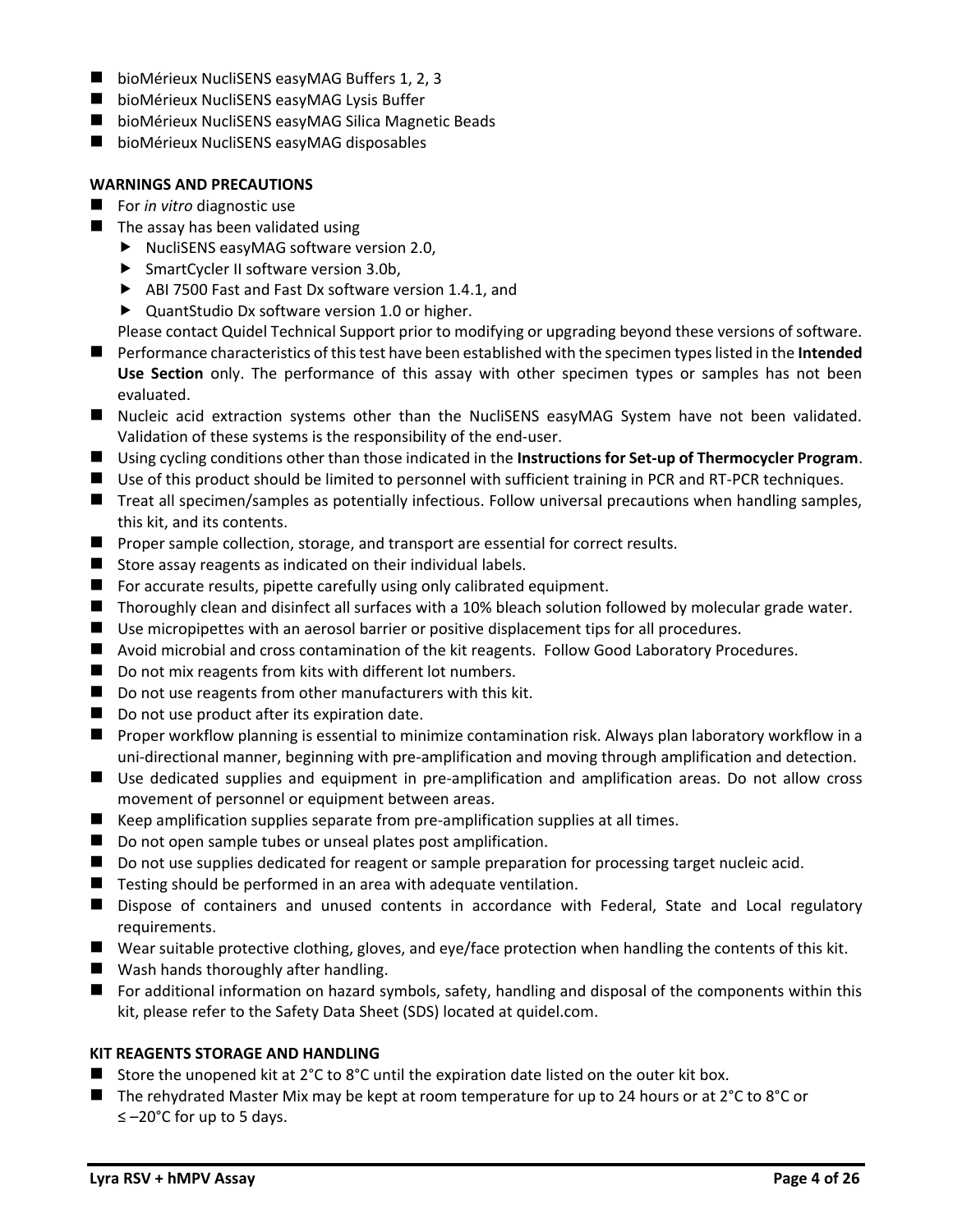The rehydrated Master Mix should be recapped, sealed with parafilm, and stored in an upright position. Protect the Master Mix from light during storage.

## **Indications of Instability or Deterioration of Reagents**

Cloudiness of the Rehydration Solution may indicate deterioration of this reagent. Contact Quidel Technical Support for a replacement.

## **SPECIMEN COLLECTION, STORAGE AND HANDLING**

Specimens used for the validation of the Lyra RSV + hMPV Assay were obtained using standard techniques from patients with upper respiratory tract infection symptoms. These specimens were collected, transported, stored, and processed according to CLSI M41-A. Briefly, samples should be transported refrigerated at 2°C to 8°C and stored refrigerated (2°C to 8°C) for up to 72 hours before processing. Any additional leftover specimen should be stored ≤–70°C for up to 56 days.

A series of studies were preformed evaluating a number of routinely used viral transport medium at a volume of 2 mL: M4, M4-RT, M5, M6, and UTM. No significant difference in assay performance was seen between the five different types of viral transport media.

## **NUCLEIC ACID EXTRACTS STORAGE**

Eluates can be stored at room temperature (20°C to 25°C) for up to 4 hours, at 2°C to 8°C for 6 hours and at ≤ –20°C for 1 month. The extracted RNA is stable for up to three freeze/thaws cycles when stored at ≤ –20°C.

# **NUCLEIC ACID EXTRACTION PROGRAMMING INSTRUCTIONS**

Set Up of Nucleic Acid Extraction Program – NucliSENS easyMAG System

**NOTE:** An RSV/hMPV positive external control (i.e. Quidel Molecular RSV + hMPV Control Set, Cat. #M107 or previously characterized positive RSV or hMPV specimen) and a negative external control (i.e., viral transport media or previously characterized RSV and hMPV negative specimen) should be included in each extraction run.

- 1. Turn on the instrument and wait for instrument light to appear orange. Then switch on the computer/launch NucliSENS easyMAG System software.
- 2. Barcode reagents after pressing the 'Instrument' and 'Reagent Inventory' buttons.
- 3. To enter samples, press the 'Daily Use' button, which will default to the 'Define Request' screen. Selection the following settings:
	- a. Sample ID: Enter the **sample name** using the keyboard.
	- b. Matrix: Select **Other** from the drop-down menu.
	- c. Request: Select **Generic** from the drop-down menu.
	- d. Volume (mL): Select **0.200** from the drop-down menu.
	- e. Eluate (µL): Select **50** from the drop-down menu.
	- f. Type: Primary
	- g. Priority: Normal
- 4. Upon pressing the 'Save' button, the sample will appear in the 'Unassigned Sample' window on the

left side of the screen. Press the 'Enter New Extraction Request' button, and repeat the process for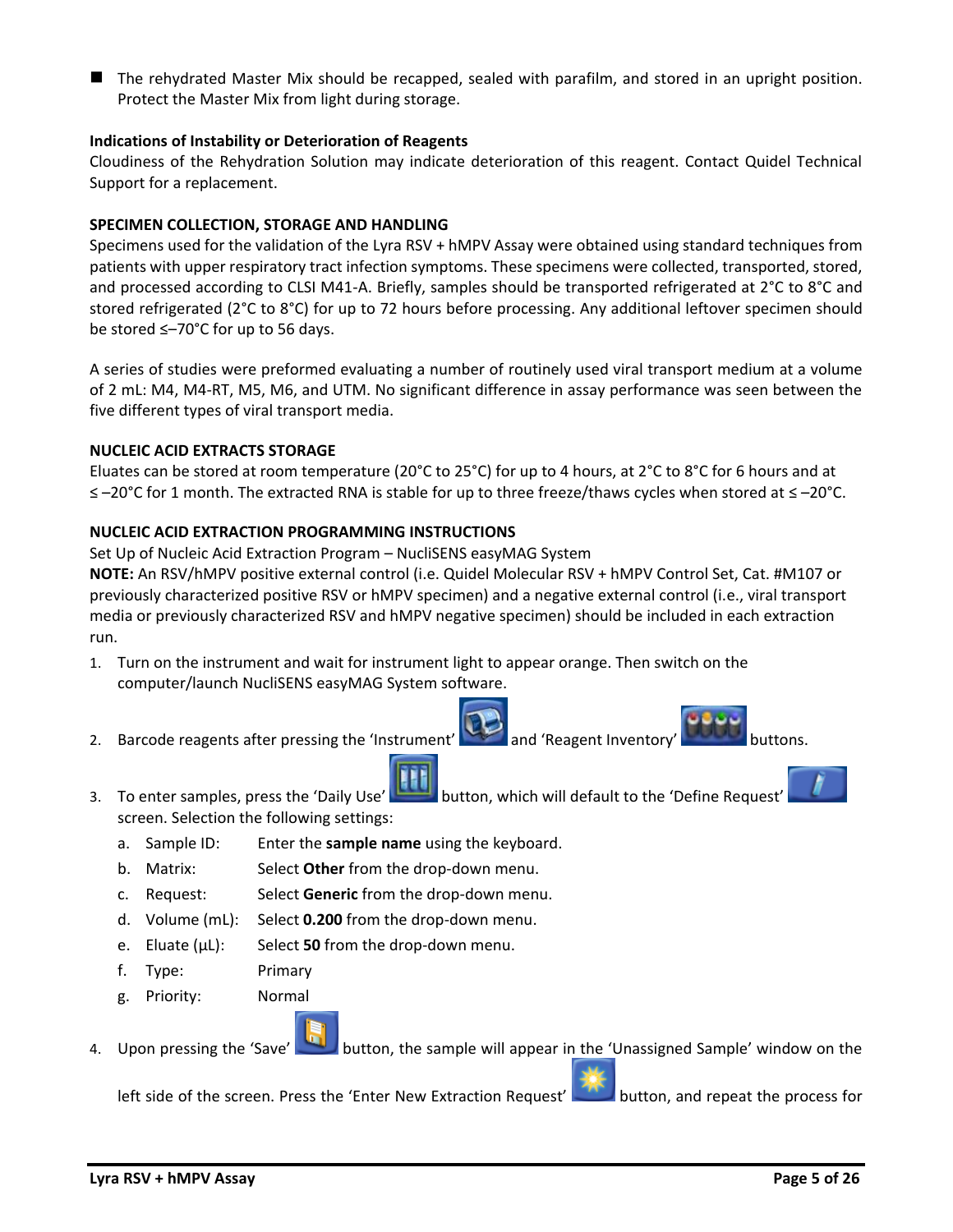additional samples. Alternatively, multiple samples can be entered by pressing the 'Auto Create New

Extraction Requests' **AN Extraction.** 

5. Once all samples are created, go to 'Organize Runs' by clicking on the **interferent into the top of the page.** 

Create a run by pressing the 'Create Run' button. Enter a run name, or use the default.

6. Add samples to the run by using the 'Auto Fill Run' button (auto fills up to 24 samples from the 'Unassigned Sample list' on the left hand side of the screen). Alternatively, individual samples may be moved

into and out of the run by using the left and right 'Positioning icons' after selecting the appropriate sample. The sample order within the run may be changed using the 'Move Extraction Request

Up/Down' buttons .



- 7. Obtain 1 to 3 (for 8 to 24 samples, respectively) sample vessel(s), and add 20 µL of Process Control to each sample well used.
- 8. Add 180 µL of each sample to the appropriate well as designated.
- 9. Go to 'Load Run' by pressing the button near the top of the screen. Insert tips and sample vessel(s) into the instrument
- 10. Enter the barcode(s) of the sample vessel(s).
- 11. Enter the barcode(s) of silica beads to be used.
- 12. Close the instrument lid.
- 13. Assign silica beads to samples as follows:
	- a. Click the reagents symbol below number 1 in the picture below. The lot number of the silica beads should appear below the Silica tab at number 2 in the picture below.
	- b. Highlight and select the samples in the run for which beads need to be assigned (in the box containing number 3 in the picture below)



- c. Click the positioning icon (below number 4 in the picture below) to assign the silica lot number to the selected samples
- d. If the bead symbol to the right of number 5 in the picture below is selected, the silica bead lot number should be displayed for each sample.
- 14. Print work list by touching 'Load Run' icon followed by pressing the 'Print Work List' icon



- 15. Press the 'Dispense Lysis' button. The on-board lysis will take approximately 12 minutes to complete.
- 16. For each sample vessel, prepare magnetic particles using the Biohit pipettor and tips for up to eight reactions as follows:
	- a. Using 1 tip and Program 1, aspirate 550 µL nuclease-free water and dispense into a 1.5 mL DNAse / RNAse free microfuge tube.
	- b. Vortex the magnetic silica. Using 1 tip and Program 1, aspirate 550 µL of magnetic silica, dispense into the water and mix by vortexing.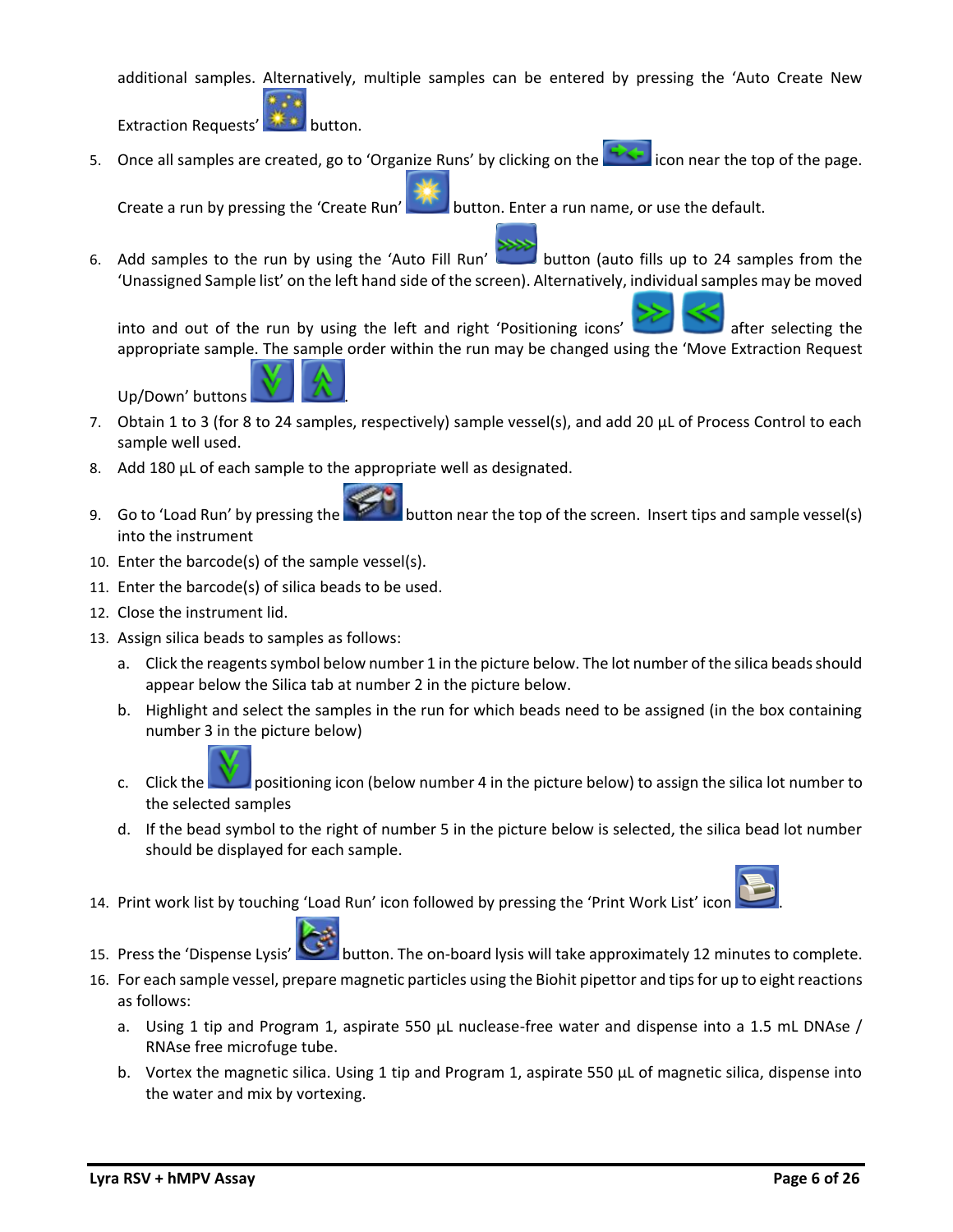- c. Using 1 tip and Program 2, aspirate 1050  $\mu$ L of the magnetic silica mixture and dispense 25  $\mu$ L back into the same tube.
- d. Dispense 125 µL magnetic silica mixture 8 times into 8 wells of an ELISA strip plate. Discard tip.
- e. After Lysis is complete (NOTE: the 'Instrument Status' at the bottom of the screen must be 'IDLE'!), using 8 tips and Program 3, aspirate 100 µL of magnetic silica mixture in strip wells, dispense 100 µL of magnetic silica mixture in strip wells, and aspirate 100 µL of magnetic silica mixture in strip wells.
- f. Insert tips into liquid within the sample vessels. Aspirate 800  $\mu$ L, then dispense 900  $\mu$ L of magnetic silica mixture back into vessel. Aspirate 1000 µL of magnetic silica mixture from vessel, and dispense 1000 µL of magnetic silica back into vessel. Repeat aspiration / dispensing of 1000 µL two more times.
- 17. Close the instrument, and press the 'Start' button to begin the run.
- 18. Upon completion of the run, transfer purified nucleic acid to nuclease-free tubes. Eluates can be stored at room temperature (20°C to 25°C) for up to 4 hours, at 2°C to 8°C for 6 hours and at –20°C for 1 month. The extracted RNA is stable for up to three freeze/thaws cycles when stored at –20°C.

# **INITIAL THERMOCYCLER PROGRAMMING**

# **Set-up of Thermocycler Program – Cepheid SmartCycler II**

- 1. Launch the SmartCycler II software package (version 3.0b).
- 2. Create the Lyra RSV + hMPV Assay
	- a. Select the **Define Assays** button from the top of the screen.
	- b. Name the assay.
		- i. Select the **New** button at the bottom left corner of the screen.
		- ii. Type in 'Lyra RSV + hMPV" and select **OK**.
		- iii. 'Lyra RSV + hMPV' will be added to the top of the **Assay Name** list located on the upper left-hand of the screen.
	- c. Set the analysis values: Under the **Assay Type: Research** section, select the **Analysis Settings** tab, and make sure the following specifications are set.
		- i. Select **FCTC25** from the **Dye Set** drop-down menu.
		- ii. The **Analysis Type** drop-down menu should be set to **Qualitative** (Default setting).
		- iii. In the **Channel Name** column, enter 'RSV' for Channel 1, 'hMPV' for Channel 3 and 'PRC' for Channel 4.
		- iv. In the **Usage** column, select **Target** from the drop-down menus for RSV and hMPV, and select Internal Control for PRC. When selecting **Internal Control**, a window below will pop up. Select the **YES** button.



- v. In the **Curve Analysis** column, enter **Primary Curve** for each channel (RSV, hMPV, PRC) (Default setting).
- vi. In the **Thresh Setting** column, enter **Manual Threshold** for each channel (RSV, hMPV, PRC) (Default setting).
- vii. In the **Manual Thresh Fluor Units** column, enter the following thresholds:
	- a. **RSV:** 20.0
	- b. **hMPV:** 10.0
	- c. **PRC:** 10.0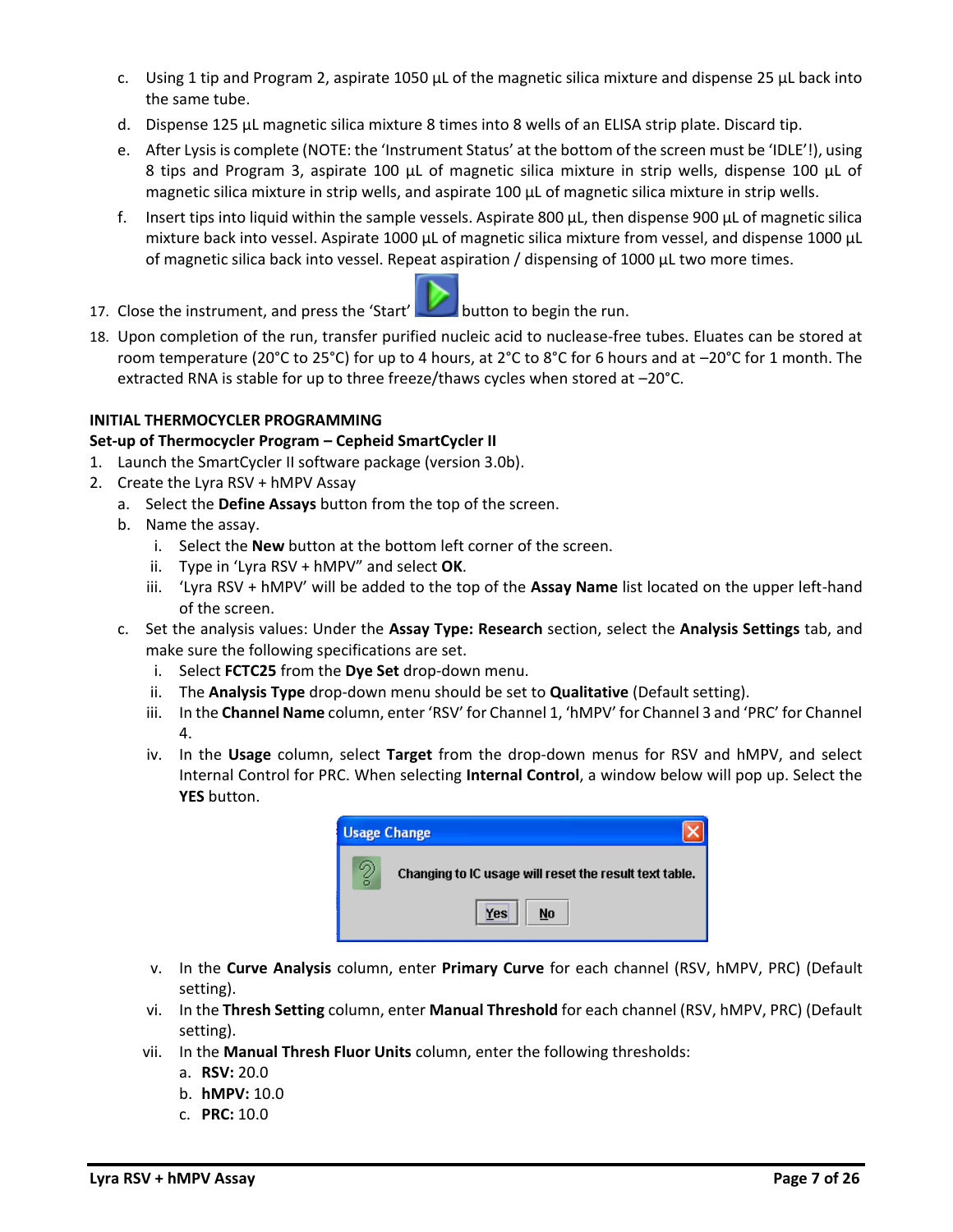- viii. In the **Valid Min Cycle** column (scroll to the right if not immediately visible), enter 5 for each channel (RSV, hMPV, PrC).
- ix. In the **Valid Max Cycle** column (scroll to the right if not immediately visible), enter 50 for each channel (RSV, hMPV, PrC).
- x. In the **Bkgnd Sub** column, use "ON" for each channel (RSV, hMPV, PRC) (Default setting).
- xi. In the **Bkgnd Min Cycle** column, enter 5 for each channel (RSV, hMPV, PRC).
- xii. In the **Bkgnd Max Cycle** column, enter 35 for each channel (RSV, hMPV, PRC).
- xiii. In the **Boxcar Avg cycles** column, keep 0 for each channel (RSV, hMPV, PRC) (Default setting).
- xiv. In the **End Pt Threshold** column, enter **20**, **10**, **10** for each channel (RSV, hMPV, PRC) (Default setting).
- xv. In the **NC IC**% column, keep "**NA**" for each channel (PRC) (Default setting).
- xvi. In the **IC Delta** column, keep "**NA**" for each channel (RSV, hMPV (Default setting)
- xvii. In the **Customize Result Text** section (below the table), select **Organism Based Result Text** from the drop-down menu. The warning window below will pop up. Select Yes.

|   | <b>Change To Organism-Based Result Text</b>                                                                  |
|---|--------------------------------------------------------------------------------------------------------------|
| ? | Customized Result Text will be reset to default.<br><b>Click [Yes] to continue.</b><br>Click [No] to cancel. |
|   | No<br>Yes                                                                                                    |

xviii. Select the **Customize** button to open the **Organism-Based Result Text** dialog window. Select the **Add** button, enter 'RSV' in the **Organism Name** column and check the **RSV** box. Select the **Add** button again, enter 'hMPV' in the **Organism Name** column and check the **hMPV** box.

|     |        |      | Organism Name | RSV | MPV                     |
|-----|--------|------|---------------|-----|-------------------------|
|     |        |      |               |     |                         |
|     | Delete | Edit | RSV           | 図   | $\Box$                  |
| Add | Delete | Edit | <b>MPV</b>    | □   | $\overline{\mathbf{v}}$ |
|     |        |      |               |     |                         |
|     |        |      |               |     |                         |

Click **OK** at the bottom of the pop-up window.

- d. Set the RT-PCR cycling times and temperatures as follows:
	- i. Stage 1
		- 1. Hold

| 2. | Temp: | 55.0 |
|----|-------|------|
|    |       |      |

- 3. Secs: 300
- 4. Optics: OFF
- ii. Stage 2
	- 1. Hold
		- 2. Temp: 60.0
	- 3. Secs: 300
	- 4. Optics: OFF
- iii. Stage 3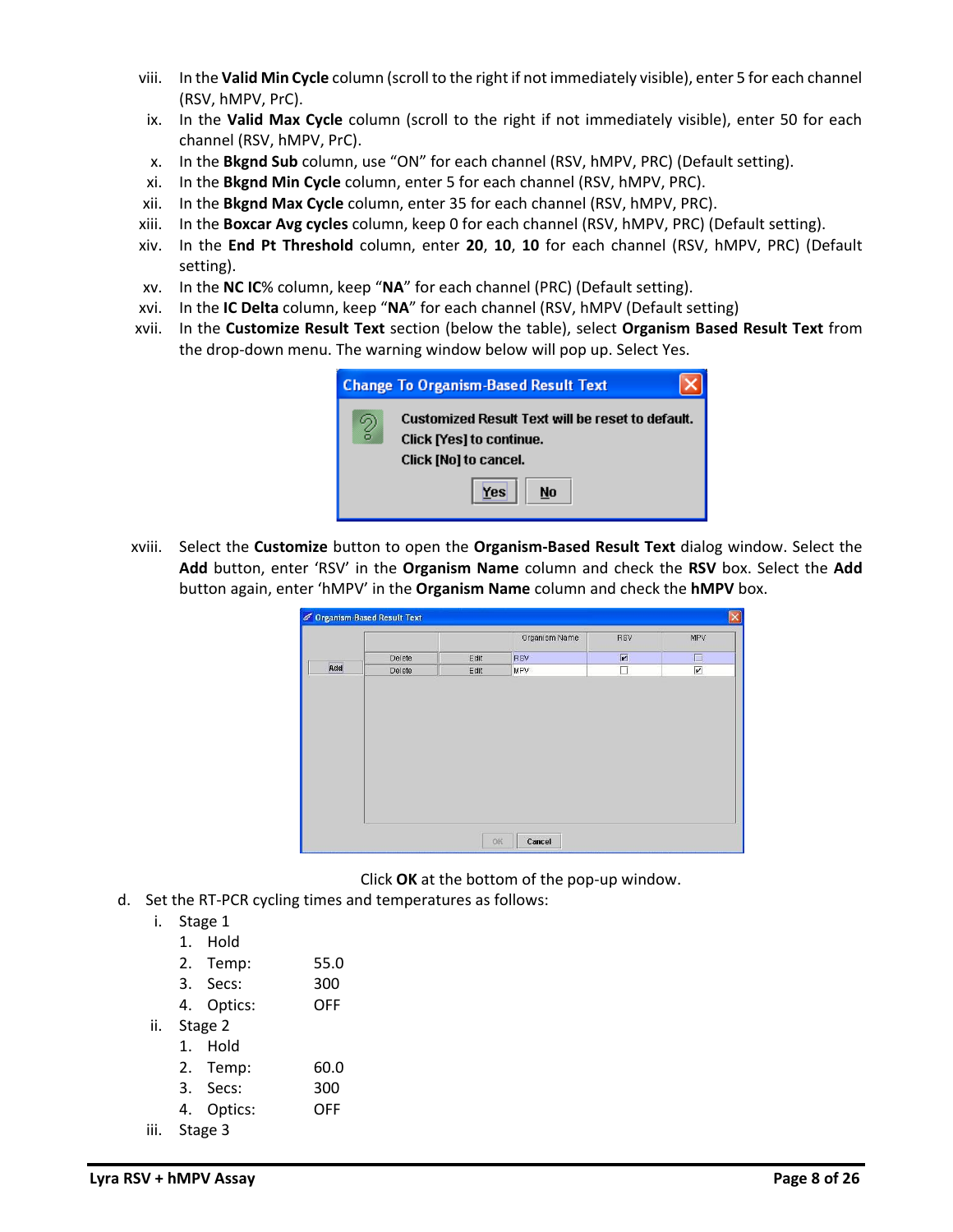- 1. Hold
- 2. Temp 65.0
- 3. Secs: 300
- 4. Optics: OFF
- iv. Stage 4
	- 1. 2-Temperature Cycle
	- 2. Time to Repeat: 50
		-
	- 3. First Temperature Row: a. Temp: 92.0
		- b. Secs: 5
		- c. Optics: OFF
	- 4. Second Temperature Row
		- a. Temp: 57.0
		- b. Secs: 40
		- c. Optics: ON
- 3. Save the protocol by selecting the **Save** button at the bottom of the screen.

Figure of the completed Lyra RSV + hMPV Protocol.

| SmartCycler <sup>®</sup> Dx                                                                                                                                                                                                                                                         |                   |                                                                                      |                      |                           |                      | <b>Tolx</b>                                |                            |                                                 |                      |                          |                    |                      |                      |                           |                    |                          |                  |                       |                                    |
|-------------------------------------------------------------------------------------------------------------------------------------------------------------------------------------------------------------------------------------------------------------------------------------|-------------------|--------------------------------------------------------------------------------------|----------------------|---------------------------|----------------------|--------------------------------------------|----------------------------|-------------------------------------------------|----------------------|--------------------------|--------------------|----------------------|----------------------|---------------------------|--------------------|--------------------------|------------------|-----------------------|------------------------------------|
| <b>User Logs Setup Tools Help</b>                                                                                                                                                                                                                                                   |                   |                                                                                      |                      |                           |                      |                                            |                            |                                                 |                      |                          |                    |                      |                      |                           |                    |                          |                  |                       | <b>Current User: <none></none></b> |
|                                                                                                                                                                                                                                                                                     |                   | $\alpha_{\rm CO}$<br><b>Create Run</b>                                               |                      | <b>Check Status</b>       |                      | <b>Stop Run</b>                            |                            | 0000000<br>$   \cdot   $<br><b>View Results</b> |                      | <b>Define Assays</b>     |                    | <b>Define Graphs</b> | <b>RO</b>            | <b>Maintenance</b>        |                    |                          |                  |                       |                                    |
| Assay Name<br>Version                                                                                                                                                                                                                                                               |                   | Assay Type: Research                                                                 |                      |                           |                      |                                            |                            |                                                 |                      |                          |                    |                      |                      |                           |                    |                          |                  |                       |                                    |
| Quidel Molecular RSV + hMPV                                                                                                                                                                                                                                                         |                   | <b>Analysis Settings</b>                                                             |                      | <b>Control Settings</b>   |                      | <b>Probe Check Settings</b>                |                            | <b>Advance To New Stage</b>                     | <b>Standards</b>     |                          | Advanced           |                      |                      |                           |                    |                          |                  |                       |                                    |
| Quidel Molecular hMPV<br>Quidel Molecular C Diff 50 cycle<br>Quidel Molecular C. diff-120110<br>C. diff DNA PRC 5 min preheat                                                                                                                                                       | Ch<br>$\neq$      | Dye<br>Name                                                                          | Channel<br>Name      | Usage                     | Curve<br>Analysis    | <b>Thresh Setting</b>                      | Manual<br>Thresh<br>Fluor. | Auto<br>Thresh<br>#SD's                         | Auto Min<br>Cycle    | Auto Max<br>Cycle        | Valid Min<br>Cycle | Valid Max<br>Cycle   | Bkgnd<br>Sub         | <b>Bkgnd Min</b><br>Cycle | Bkgnd<br>Max Cycle | Boxcar<br>Avg<br>Cycles  | <b>Threshold</b> | EndPt NCIC % IC Delta |                                    |
| Quidel Molecular C.diff Tox A+B                                                                                                                                                                                                                                                     |                   | FAM                                                                                  | RSV                  | Target                    |                      | Primary  Manual Thresh 20.0                |                            | <b>NA</b>                                       | $\sqrt{5}$           | 10                       | 5.0                | 50.0                 | <b>ON</b>            | 5                         | 35                 | n                        | 20               | <b>NA</b>             | NA.                                |
| QM C. diff 2 step-92 pre heat                                                                                                                                                                                                                                                       |                   | Cy <sub>3</sub>                                                                      |                      | Unused                    |                      | Primary  Manual Thresh                     | 15.0                       | <b>NA</b>                                       | $\sqrt{5}$           | 10                       | 5.0                | 50.0                 | <b>ON</b>            | 5                         | 35                 | $\overline{0}$           | 10               | NA                    | <b>NA</b>                          |
| Quidel Molecular C. diff DNA PRC                                                                                                                                                                                                                                                    |                   | TxR                                                                                  | hMPV                 | Target                    | Primary              | Manual Thresh                              | 10.0                       | <b>NA</b>                                       | $\overline{5}$       | 10                       | 5.0                | 50.0                 | <b>ON</b>            | $\overline{5}$            | 35                 | ١o                       | 10               | <b>NA</b>             | NA.                                |
| Quidel Molecular C, diff RNA PRC<br>ProGastro Cd Assay                                                                                                                                                                                                                              |                   | Cy5                                                                                  | PRC                  |                           |                      | Internal Con Primary Manual Thresh 10.0    |                            | <b>NA</b>                                       | $\sqrt{5}$           | 10                       | 5.0                | 50.0                 | <b>ON</b>            | $\overline{5}$            | 35                 | o                        | 10               | NA                    | <b>NA</b>                          |
| OM C. diff 10 sec anneal<br>Quidel Molecular C, diff no heat<br>Quidel Molecular C, diff no RT<br>C diff 65C 5min RT-two step<br>C diff 65C no RT - old<br>Quidel Molecular Influenza A+B<br>Cdiff 3 step 57-15s 68-25s<br>Cdiff 3 step 57-15s 68-40s<br>Cdiff 3 step 57-15s 68-20s | l.                | Dye Set: FCTC25<br><b>Customize Result Text</b><br><b>Organism-Based Result Text</b> | $\blacktriangledown$ |                           | $\blacktriangledown$ | Analysis Type: Qualitative                 | Customize                  |                                                 | $\blacktriangledown$ |                          |                    |                      |                      |                           |                    |                          |                  |                       |                                    |
| Stage 2<br>Stage 1                                                                                                                                                                                                                                                                  |                   |                                                                                      | Stage 3              |                           | Stage 4              | Repeat 50                                  | times                      | Stage 5                                         |                      |                          | Stage 6            |                      |                      | Stage 7                   |                    |                          | Stage 8          |                       |                                    |
| Hold<br>$\blacktriangledown$<br>Hold                                                                                                                                                                                                                                                |                   | $\overline{\phantom{a}}$<br><b>Hold</b>                                              |                      | $\overline{\phantom{a}}$  |                      | 2-Temperature Cycle                        |                            | <b>Unused</b>                                   |                      | $\overline{\phantom{a}}$ | <b>Unused</b>      |                      | $\blacktriangledown$ | <b>Unused</b>             |                    | $\overline{\phantom{a}}$ | <b>Unused</b>    |                       |                                    |
| Secs<br>Optics<br>Secs<br>Temp<br>Temp<br>55<br>300 OFF<br>60                                                                                                                                                                                                                       | Optics<br>300 OFF |                                                                                      | Temp<br>65           | Secs<br>Optics<br>300 OFF |                      | Secs<br>Temp<br>5 OFF<br>92<br>57<br>40 ON | Optics                     | <b>Temp</b>                                     | Secs                 | Optics                   | Temp               | Secs                 | Optics               | Temp                      | Secs               | Optics                   | Temp             | Secs                  | Optics                             |
| <b>Duplicate</b><br><b>Delete</b><br><b>New</b><br>Rename                                                                                                                                                                                                                           |                   | Save                                                                                 | Move To Top          | Convert                   |                      | <b>Import</b><br>Export                    |                            | Report                                          |                      |                          |                    |                      |                      |                           |                    |                          |                  |                       |                                    |

## **Set-up of Thermocycler Program – ABI 7500 Fast and Fast Dx**

- 1. Launch the ABI 7500 Fast or Fast Dx software package (version 1.4.1)
- 2. The **Quick Startup document** dialog window will open. Select the **Create New Document** button to start the **New Document Wizard**. Follow each step to initiate the Lyra RSV + hMPV protocol.
	- a. Define Document: Most of the following should be the default setting. If not, change accordingly.
		- i. Confirm or enter the following information.

| <b>Standard Curve (Absolute Quantitation)</b><br>Assay: |            |  |  |
|---------------------------------------------------------|------------|--|--|
| <b>Container:</b><br>96-Well Clear                      |            |  |  |
| Template:<br><b>Blank Document</b>                      |            |  |  |
| <b>Run Mode:</b><br><b>Fast 7500</b>                    |            |  |  |
| Operator:<br>your operator name                         |            |  |  |
| <b>Comments:</b>                                        | SDS v1.4.1 |  |  |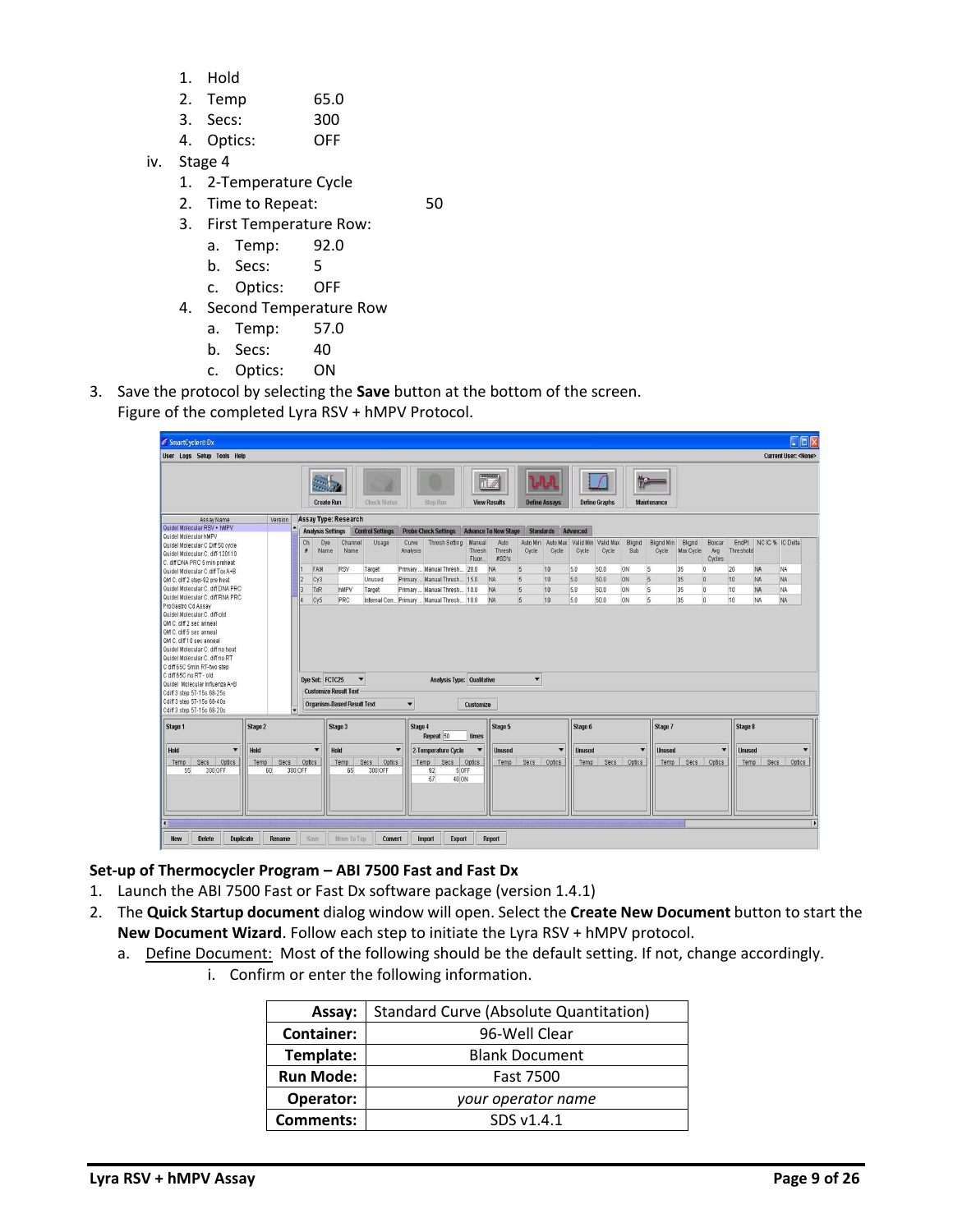| <b>Plate</b> |                   |
|--------------|-------------------|
| Name:        | 'Lyra RSV + hMPV' |

- ii. Select the **Next** button.
- iii. Select Detectors: **New detectors** for hMPV, RSV and the PRC, must be added. For each target, select the **New Detector** button to open the **New Detector** pop-up window. Alternatively, use the **Create Another** button from within the New Detector pop-up window for the last two detectors. Enter the following information for each detector:

| <b>Name</b> | <b>Reporter Dye</b> | <b>Quencher Dye</b> | Color    |
|-------------|---------------------|---------------------|----------|
| <b>RSV</b>  | FAM                 | (none)              | (Select) |
| hMPV        | Texas Red           | (none)              | (Select) |
| PRC.        | Cv5                 | (none)              | (Select) |

- iv. Select a unique color to represent each detector.
- v. Highlight the new detectors and added to the **Detectors in Document** column using the **Add** button.
- vi. Select (none) from the **Passive Reference** drop-down menu.
- vii. Select the **Next** button.
- viii. Select the **Finish** button without setting any wells.
- b. The wizard will close, and the software will open, starting with the **Setup** tab. This will show the sample plate that was set up during the quick start. For the initial set up, nothing needs to be changed here.
- c. Define the Thermocycler Protocol:
	- i. Select the **Instrument** tab to set up the Lyra RSV + hMPV RT-PCR Assay cycling times and temperatures.
	- ii. Under **Thermal Profile** there should be a default 2-stage protocol (see figure below). Each stage will have 3 user-editable text boxes. The top box value represents the number of reps or cycles for that stage. The middle box value represents the temperature (°C), and the lowest box value represents the time (minutes: seconds).

| Thermal Cycler Protocol                   |                                                                               |
|-------------------------------------------|-------------------------------------------------------------------------------|
| Thermal Profile                           | Auto Increment   Ramp Rate                                                    |
| Stage 1<br>Stage 2<br>Reps: 1<br>Reps: 40 |                                                                               |
| 95.0<br>95.0<br>0:03<br>0:20              | 60.0<br>0:30                                                                  |
| Add Hold<br>Add Cycle<br>Settings         | Add Step<br><b>Add Dissociation Stage</b><br><b>Help</b><br>Delete            |
| Sample Volume (µL):                       | 20                                                                            |
| Run Mode                                  | Expert Mode Select/View Filters<br>Fast 7500<br>ш<br>$\overline{\phantom{0}}$ |
| Data Collection:                          | Stage 2, Step 2 (60.0 @ 0:30)                                                 |
|                                           |                                                                               |

- iii. Make the following changes to the default **Thermal Cycler Protocol**:
	- 1. Stage 1

| а. | Reps:    | 1    |
|----|----------|------|
|    | b. Temp: | 55   |
|    | c. Time: | 5:00 |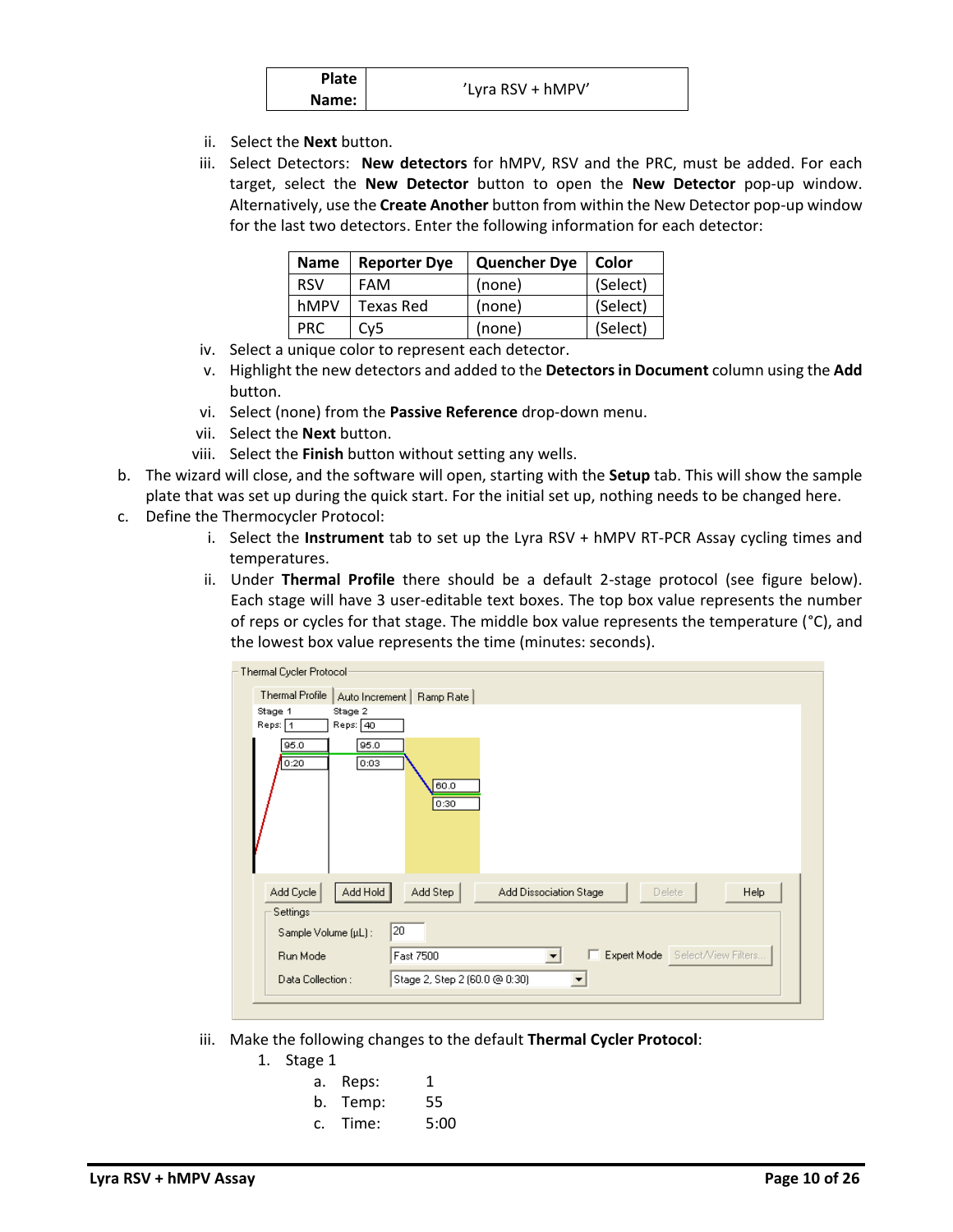- 2. Select the bar between Stage 1 and Stage 2. Select the **Add Hold** button to add another stage.
- 3. Stage 2

a. Reps: 1

b. Temp: 60

c. Time: 5:00

- 4. Select the bar between Stage 2 and Stage 3. Select the **Add Hold** button to add another stage.
- 5. Stage 3
	- a. Reps: 1
	- b. Temp: 65
	- c. Time: 5:00
- 6. Stage 4 (2-Step Amplification Stage)
	- a. Reps: 10
	- b. Step 1
		- i. Temp: 92
			- ii. Time: 0:05
	- c. Step 2
		- i. Temp: 57
		- ii. Time: 0:40
- 7. Select the bar to the right of Stage 4. Select the **Add Cycle** button to add another stage.
- 8. Stage 5 (2-Step Amplification Stage)
	- a. Reps: 35
	- b. Step 1
	- i. Temp: 92 ii. Time: 0:05 c. Step 2 i. Temp: 57
		- ii. Time: 0:40
- 9. If a wrong stage is added, the stage may be removed by pressing the **Delete** button after highlighting the stage between the vertical lines.
- iv. Under Settings, enter the following:

| Sample Volume ( $\mu$ L):   20 (default) |                                                   |
|------------------------------------------|---------------------------------------------------|
|                                          | Run Mode:   7500 Fast (default)                   |
|                                          | Data Collection:   Stage 5, Step 2 (57.0 @ 0:40)  |
|                                          | NOTE: Do not check the box next to 'Expert Mode.' |

v. A figure of the final protocol is shown below.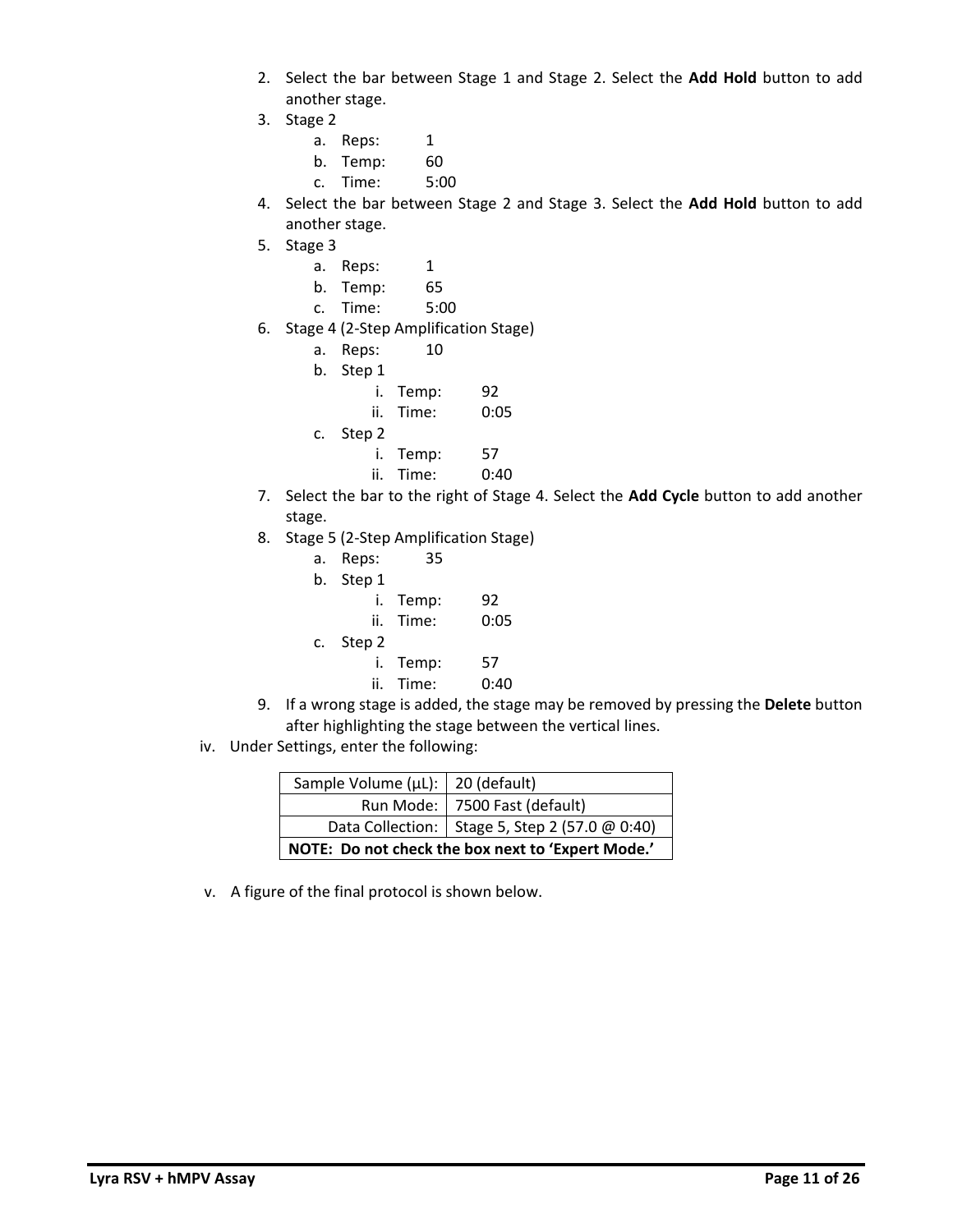| Thermal Cycler Protocol           |                               |                        |                                 |              |
|-----------------------------------|-------------------------------|------------------------|---------------------------------|--------------|
| Thermal Profile<br>Auto Increment | Ramp Rate                     |                        |                                 |              |
| Stage 1<br>Stage 2                | Stage 3                       | Stage 4                | Stage 5                         |              |
| Reps: 1<br>Reps: 1                | Reps: 1                       | Reps:   10             | Reps: 35                        |              |
| 60.0<br>55.0<br>5:00<br>5:00      | 65.0<br>5:00                  | 92.0<br>0:05           | 92.0<br>0:05<br>57.0<br>0:40    | 57.0<br>0:40 |
| Add Cycle<br>Add Hold<br>Settings | Add Step                      | Add Dissociation Stage | Delete                          | Help         |
|                                   | 20                            |                        |                                 |              |
| Sample Volume (µL):               |                               |                        |                                 |              |
| Run Mode                          | Fast 7500                     | ▼                      | Expert Mode Select/View Filters |              |
| Data Collection:                  | Stage 5, Step 2 (57.0 @ 0:40) | ▼                      |                                 |              |
|                                   |                               |                        |                                 |              |
|                                   |                               |                        |                                 |              |

- d. Set threshold for each analyte as follows (see figure below):
	- i. Select the **Results** tab.
	- ii. Select the **Amplification Plot** tab.
	- iii. Select RSV from the **Detector** tab in the top right corner.
	- iv. In the Analysis Settings block, set the **Threshold** to **8.0e4**.
	- v. Select the **Auto Baseline** radio button.
	- vi. Repeat steps iii-v for hMPV setting the **Threshold** to **5.4e4**.
	- vii. Repeat steps iii-v for PRC setting the **Threshold** to **2.7e4**.

| Data: Delta Rn vs Cycle | Data: Delta Rn vs Cycle | Data: Delta Rn vs Cycle |
|-------------------------|-------------------------|-------------------------|
| 츠                       | $\vert \bm{\tau} \vert$ | $\vert \cdot \vert$     |
| Detector: RSV           | Detector:   HMPV        | Detector: PRC           |
| ⊻                       | 회                       | ▼                       |
| Line Color: Well Color  | Line Color: Well Color  | Line Color: Well Color  |
| ᆋ                       | ▼                       | $\bigtriangledown$      |
| Analysis Settings:      | Analysis Settings       | Analysis Settings       |
| C Auto Ct               | C Auto Ct               | C Auto Ct               |
| Manual Ct               | <b>C</b> Manual Ct      | <b>C</b> Manual Ct      |
| Threshold: 8.0e+004     | Threshold: 5.4e+004     | Threshold: 2.7e+004     |
| Auto Baseline           | Auto Baseline           | Auto Baseline           |
| Manual Baseline:        | Manual Baseline:        | C Manual Baseline:      |
| Start (cycle): Auto     | Start (cycle): Auto     | Start (cycle):  Auto    |
| End (cycle): Auto       | End (cycle): Auto       | End (cycle): Auto       |
| Analyze                 | Analyze                 | Analyze                 |
| Help                    | Help                    | Help                    |

- e. Save the new protocol as a template for future uses.
	- i. At the top of the screen select **File** and then **Save As**.
	- ii. **Save In:** D:\Applied Biosystems\7500 Fast System\Templates\.
	- iii. **File name:** 'Lyra RSV + hMPV'.
	- iv. **Save as type:** 'SDS Templates (\*.sdt).'
- f. Exit the software.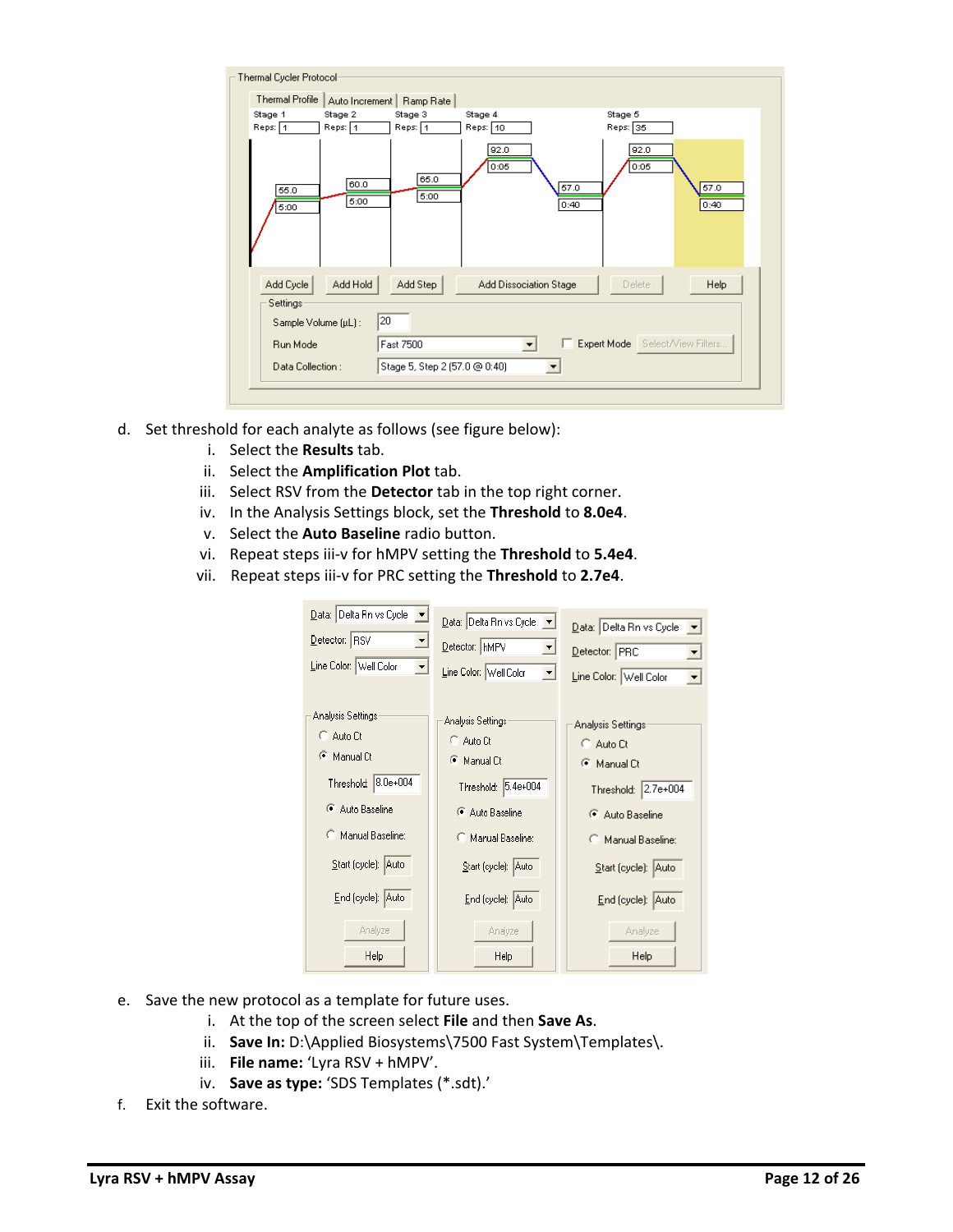## **Set-up of Thermocycler Program – QuantStudio Dx**

Lyra provides a pre‐defined template for the Lyra RSV + hMPV RT‐PCR Assay on a CD that must be uploaded to the QuantStudio Dx. Please contact a Quidel Representative at 800.874.1517 (in the U.S.) or 858.552.1100 (outside the U.S.), Monday through Friday, from 8:00 a.m. to 5:00 p.m. (Eastern Time) to obtain this CD. These templates contain the run parameters such that no instrument programming is needed to get started. To install a test definition document:

- 1. From the QuantStudio Dx Software **Home** tab, click **Manage Test** in the **Tools** panel.
- 2. From the **Test Menu**, click Install.
- 3. Navigate to your test definition document (.tdd) file, select the file, and click **Open**. The QuantStudio Dx Software automatically adds the selected test to the **Test Menu**.
- 4. Click Close to close the **Test Menu** and save your changes.

## **ASSAY PROCEDURE**

Run the following procedures at the controlled room temperature of 20°C to 25°C.

# **Nucleic Acid Extraction Procedure**

Refer to the section titled: Set-Up of Nucleic Acid Extraction Program –NucliSENS easyMAG System (above).

- 1. Add 20 µL of the PRC to the sample extraction well.
- 2. Add 180 µL of patient sample or external control to a sample extraction well.
- 3. Follow extraction procedure as per manufacturer's instructions.
- 4. Eluates can be stored at room temperature (20°C to 25°C) for up to 4 hours, at 2°C to 8°C for 6 hours and at –20°C for 1 month. The extracted RNA is stable for up to three freeze/thaws cycles when stored at  $-20^{\circ}$ C.

## **Master Mix Rehydration Procedure**

- 1. Determine the number of specimens to be tested, and obtain the correct number of eight-test lyophilized Master Mix vials for testing.
- 2. Return unused reagents to the appropriate storage conditions.
- 3. Open Master Mix carefully to avoid disruption of the pellet.
- 4. Add 135 µL of Rehydration Solution to the Master Mix.
- 5. Place vial at room temperature for 1-2 minutes to allow rehydration of pellet.
- 6. Gently pipette up and down 2-3 times (avoiding the formation of bubbles) prior to dispensing into the first PCR tube or plate well.

**Note:** The rehydrated Master Mix is sufficient for eight reactions.

**Note:** The rehydrated Master Mix may be kept at room temperature for up to 24 hours or at 2°C to 8°C or ≤– 20°C for up to 5 days. (See "Storage and Handling of Kit Reagents" section for additional storage options).

## **RT-PCR Set-up Procedure**

- 1. Add 15 µL of the rehydrated Master Mix to each reaction tube or plate well.
- 2. Add 5 µL of extracted nucleic acid (specimen with the PRC) into the reaction tubes or plate wells. Mixing of reagents is not required.

**Note:** Use a micropipettor with a new non-aerosol tip with each extracted specimen.

- 3. Close the reaction tubes or seal the plate. **Note:** Quidel suggests each thermocycler run should include a reaction tube or well with RSV and hMPV External Positive Control and Negative Control. Run controls in keeping with your lab practices and policies.
- 4. Centrifuge the reaction tubes or plate for a minimum of 15 seconds. Ensure that all liquid is at the bottom of the tube.
- 5. Insert tubes or plate into the thermocycler.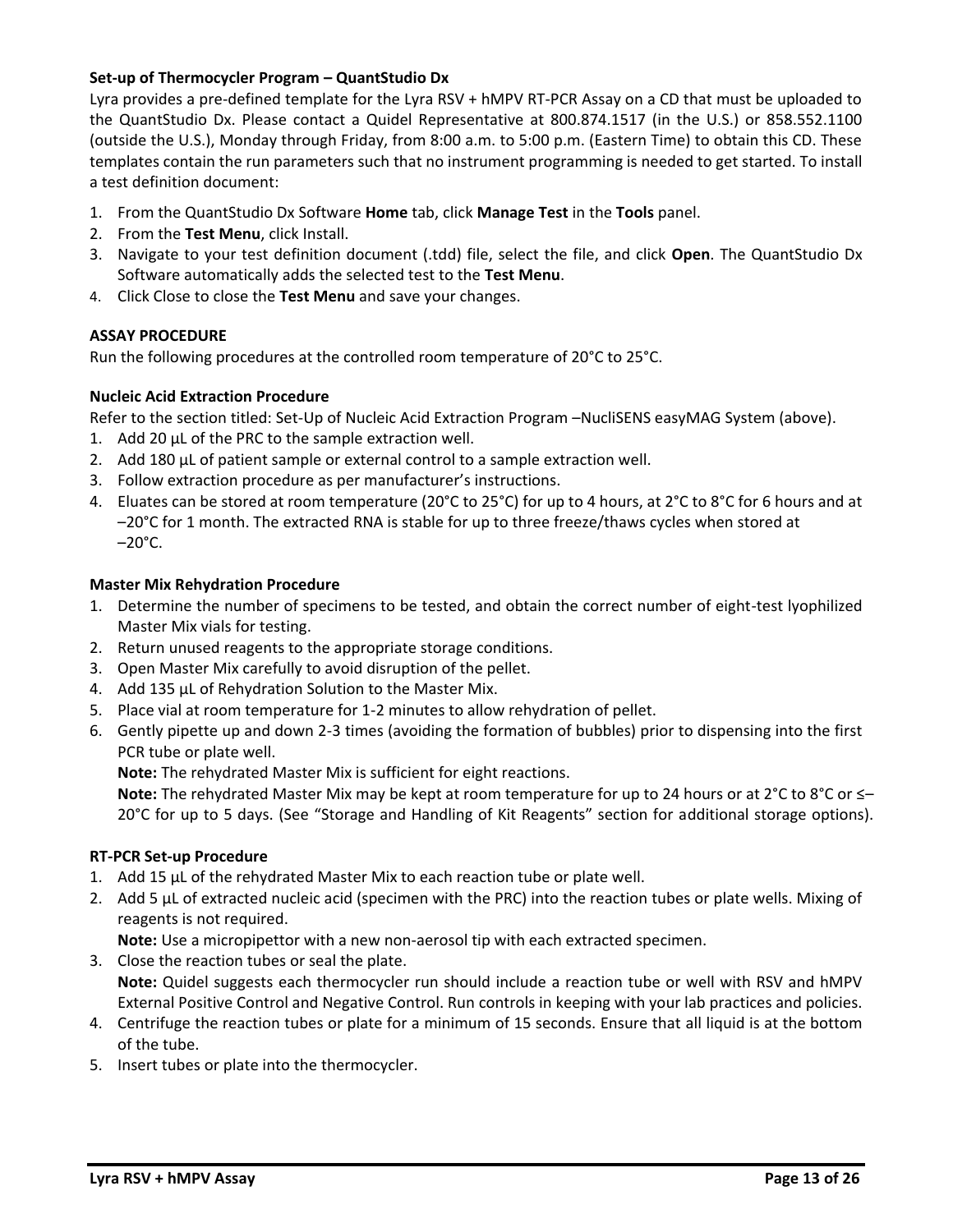# **Amplification Protocol – SmartCycler II**

- 1. Switch on SmartCycler II block(s).
- 2. Launch the SmartCycler Dx software package (version 3.0b).
- 3. Select the **Create Run** button from the top of the screen to set up the run.
- 4. Under **Run Name**, enter a name for the current run (e.g. YYMMDD-Lyra RSV + hMPV).
- 5. Under **Notes**, enter any notes about the run for future reference.
- 6. Under **Assay**, select the 'Lyra RSV + hMPV' assay from the drop-down menu.
- 7. Under **Assay** Information, enter lot number and expiration date of the kit.
- 8. To select the wells that will be used, do one of the following:
	- a. To automatically assign wells do the following:
		- i. Under **Number of specimens**, enter the number of samples in the provided text box.
		- ii. Select the **Apply** button. The entered number of rows will appear in the Site Table.
		- b. To manually choose wells on the SmartCycler II block(s), do the following:
			- i. Select the **Add/Remove Sites** button towards the bottom of the screen.
			- ii. This will open the **Select Sites** pop-up window with two columns. The column on the left (Sites) lists all available sites, and the column on the right (**Selections**) holds all selected sites.
			- iii. To select all sites, click the **Select All Sites** button.
			- iv. To select specific sites, highlight one or more sites, and select the right arrow to add the site(s) to the **Selections** column.
			- v. Select the **OK** button to close the window. The selected sites will appear in the **Site Table**.
- 9. Enter the sample identifiers under the **Sample ID** column within the **Site Table** (this can also be done after the run is started).
- 10. Enter any notes under the **Notes** column, and leave the **Sample Type** column entries as 'SPEC.'
- 11. Select the **Start Run** button at the bottom of the screen.
- 12. Select the **View Results** button to view the progress of the run.
- 13. Save the run after it is finished and prior to exiting the software.

## **Amplification Protocol – ABI 7500 Fast and Fast Dx**

- 1. Switch on ABI 7500 Fast or Fast Dx.
- 2. Launch the ABI 7500 Fast or Fast Dx software package (version 1.4.1).
- 3. The Quick Startup document dialog window will open.
- 4. Click on Create a new document.
- 5. Most of the following should be the default setting. If not, change accordingly.

| Assay:      | <b>Standard Curve (Absolute Quantitation)</b> |
|-------------|-----------------------------------------------|
| Container:  | 96-Well Clear                                 |
| Template:   | Lyra RSV + hMPV                               |
| Run Mode:   | <b>Fast 7500</b>                              |
| Operator:   | your operator name                            |
| Comments:   | SDS v1.4.1 (add more if needed)               |
| Plate Name: | YYMMDD-Lyra RSV + hMPV                        |

- 6. The Set Up Sample Plate:
	- a. Under the **Setup** and **Plate** tabs the plate setup will appear.
	- b. Select all wells that will contain sample, right-click and select the **Well Inspector** from the drop-down menu. When the **Well Inspector** pop-up window opens, select the detectors for RSV, hMPV and PRC.
	- c. Use the **Well Inspector** to enter the sample names. Patient IDs may be entered in the **Well Inspector** window; however, it is recommended that this is done prior to resuspending the lyophilized master mix,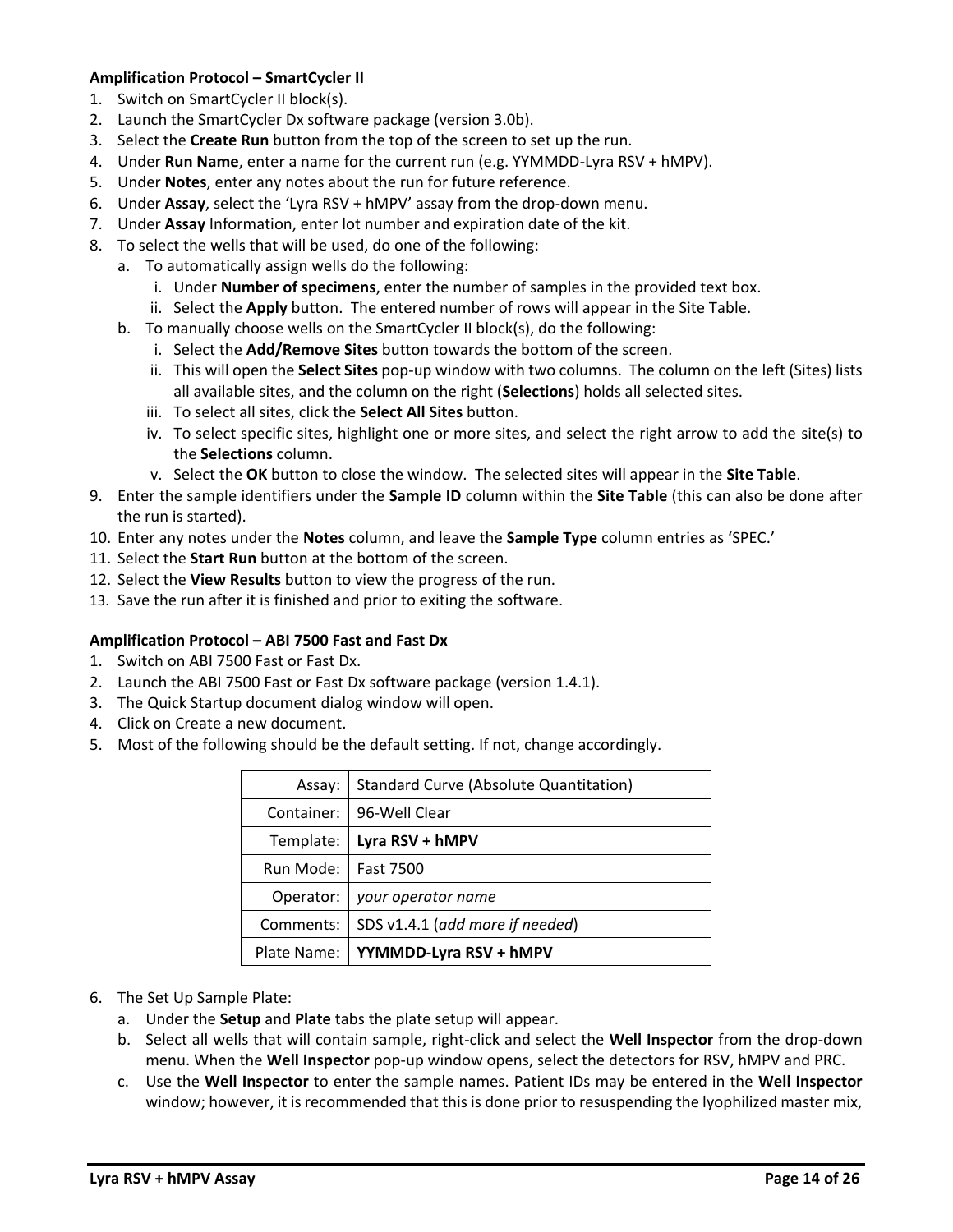post run, or using the import function to minimize the time the PCR reactions will sit at room temperature prior to starting the run.

- d. Save the run as **YYMMDD-Lyra RSV + hMPV.sds**.
- e. A window will open asking for the "Reason for change of entry." Enter "**Setup**" and any other comments relevant to the run.
- 7. Starting the PCR:
	- a. Select the **Instrument** tab.
	- b. Insert the 96 well PCR plate into the machine.
	- c. Under **Instrument Control**, select the **Start** button to initiate the run.
- 8. Post PCR:
	- a. **IMPORTANT:** When the run is finished, press OK. **Analyze** the data by pressing the "Analyze" button in the top menu, and save the file.
	- b. Save the file by pressing **Save Document** in the task bar. A window will open asking for the "Reason for change of entry." Enter "**Data analysis post run**" and any other comments relevant to the run.

## **Amplification Protocol – QuantStudio Dx**

- 1. Switch on QuantStudio Dx.
- 2. Choose IVD mode on the instrument.
- 3. Launch the QuantStudio Dx IVD software package (version 1.0).
- 4. Enter the system **Username** included every extraction and **Password** when prompted.
- 5. The **Home screen** windown will open.
- 6. In the **Setup** box, highlight the previously loaded test name "**Lyra RSV + hMPV**."
- 7. Click the **Setup** button to begin a RT-PCR run.
- 8. The **Setup, Test Properties** screen will be displayed. Enter run information accordingly.
	- a. Enter the **Experiment Name** (default setting launches the run with a date and time stamp).
	- b. Enter the **Plate Barcode** information.
	- c. Record material lot numbers under **Reagent Information**.
	- d. Save the run with a unique identifier as an ".sds" file (e.g. **YYMMDD-runID#-LyraRSV + hMPV.sds**).
	- e. A window will open asking for the "Reason for change of entry." Enter "**Setup**" and any other comments relevant to the run.
- 9. In the left menu bar, select **Define**.
- 10. Edit sample information.
	- a. Enter specific sample information for each well by deleting the default identifier (Patient 1, Patient 2, etc.) and entering new information, OR
	- b. Select **Import from File** across the top of the display to upload a predefined plate map from a Text (tab delimited) file.
- 11. In the left menu bar, select **Assign** to verify proper plate setup.
- 12. Loading the sample plate.
	- a. Eject the instrument tray.
	- b. Insert the 96-well PCR plate into the machine with the A1 well positioned in the top, left corner.
	- c. Retract the instrument tray.
- 13. Starting the run.
	- a. In the left menu bar, select **Run**.
	- b. Click the green **Start Run** button at the top of the screen.
	- i. If prompted, select the serial number specific to the instrument being used.
- 14. When the run is complete, select **Analysis** in the left menu bar.
	- a. Save the file by pressing **Save** in the task bar. A window will open asking for the "Reason for change of entry." Enter "**Data analysis post run**" and any other comments relevant to the run.
	- b. The **Amplification Plot** will show by default. To view other plot types, select them from the left menu bar.
	- c. To view run information with Ct values, select the **Well Table** tab in the right side of the screen.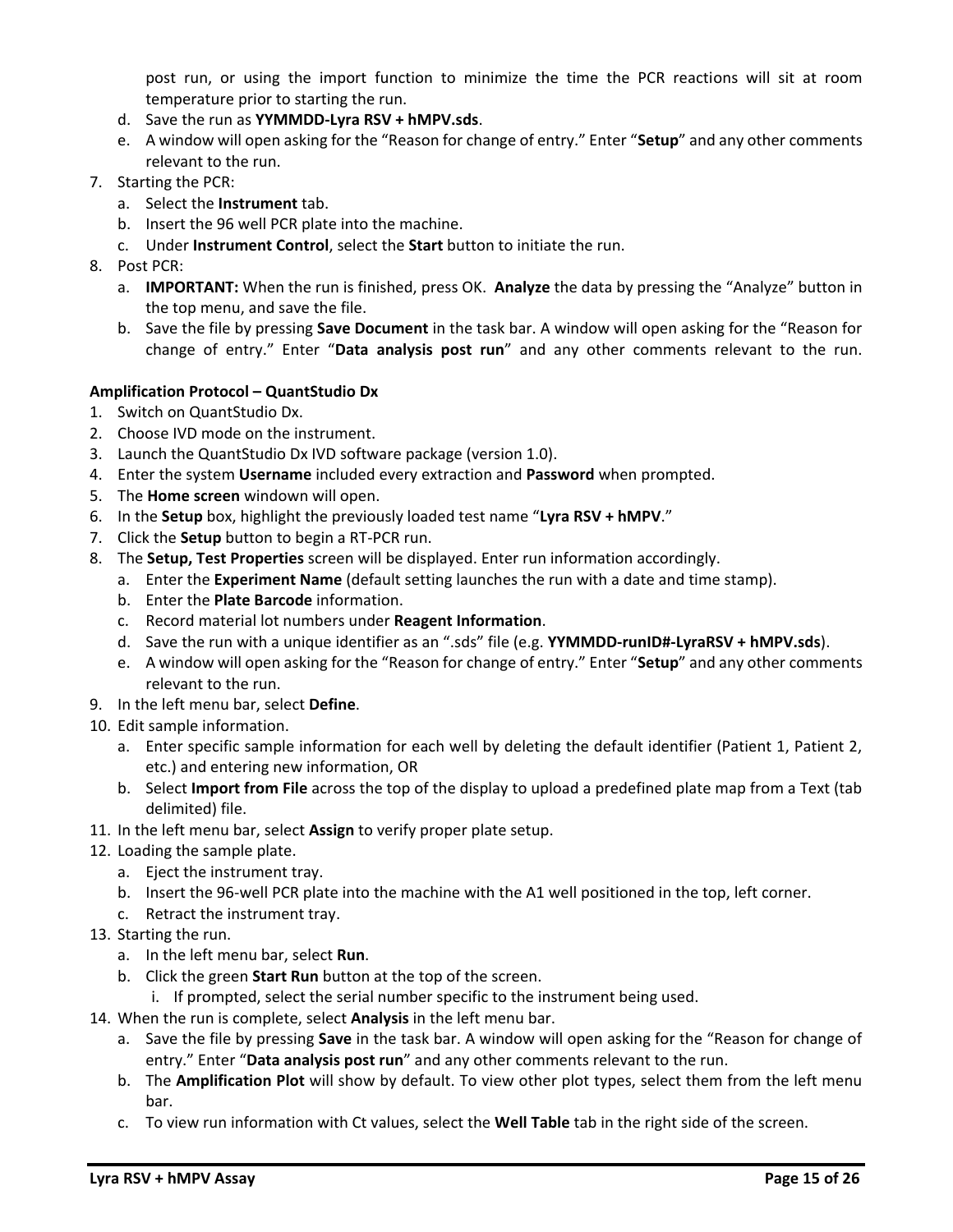- 15. Printing a report.
	- a. In the top menu bar, select **Print Report**. Customize the report contents by selecting or deselecting boxes from the report window.
	- b. Select the "**Print Report**" button at the bottom of the dialogue box.
- 16. Exporting data files.
	- a. In the left menu bar, select **Export**.
	- b. Enter the **Export File Location** OR click **Browse** to locate the desired path.
	- c. The **Export File Name** will default to that of the saved run.
	- d. Select Excel as the file type.
	- e. Customize the exported data report by toggling across the provided tabs and selecting or deselecting options.
	- f. Select Start Export along the bottom of the screen.

## **INTERPRETATION OF RESULTS**

## **Interpretation of Results – SmartCycler II**

- 1. Select **View Results** tab after the run is finished.
- 2. Select **Sample Results** tab.
- 3. The SmartCycler II software will automatically report whether RSV and/or hMPV viral RNA has been detected in the samples or whether the run was invalid (unresolved).
- 4. More detailed information may be found under the respective tabs of each analyte in the same window. If there is a positive call for either RSV or hMPV (or both), the PRC result is not applicable. The PRC is only required for negative calls.

| Interpretation of the Lyra RSV + hMPV Assay Results using the SmartCycler II |                         |                   |                         |                                                                                                                                                                                                                     |  |
|------------------------------------------------------------------------------|-------------------------|-------------------|-------------------------|---------------------------------------------------------------------------------------------------------------------------------------------------------------------------------------------------------------------|--|
| <b>Assay Result</b>                                                          | Detector:<br><b>RSV</b> | Detector:<br>hMPV | Detector:<br><b>PRC</b> | <b>Interpretation of Results</b>                                                                                                                                                                                    |  |
| Negative                                                                     | NEG.                    | <b>NEG</b>        | Pass                    | RSV and hMPV nucleic acid not detected; PRC<br>Detected                                                                                                                                                             |  |
| <b>RSV Positive</b>                                                          | POS.                    | NEG.              | $NA^*$                  | RSV nucleic acid detected                                                                                                                                                                                           |  |
| hMPV Positive                                                                | <b>NEG</b>              | <b>POS</b>        | $NA^*$                  | hMPV nucleic acid detected                                                                                                                                                                                          |  |
| RSV and hMPV Positive                                                        | <b>POS</b>              | <b>POS</b>        | $NA^*$                  | RSV and hMPV nucleic acid detected**                                                                                                                                                                                |  |
| Invalid                                                                      | <b>NEG</b>              | <b>NEG</b>        | Fail                    | Unresolved – PCR inhibition or reagent failure.<br>Retest the same purified sample. If this test is also<br>invalid, re-extract and retest another aliquot of the<br>same sample or obtain a new sample and retest. |  |

\*No value is required for the PRC to make a positive call.

\*\*Dual infections are rare. Repeat testing using the same purified sample. If the retest confirms this result, collect and test new specimen. Contact Quidel if multiple samples provide this result.

**Error Code 3079:** Warning/Error Code 3079 may be observed with RSV and/or hMPV positive samples. Warning/Error Code 3079 occurs when the fluorescence (RFU) signal is too high. In this case, all results for that sample are reported by the Dx software as ND (Not Determined). If a Ct value ≥5 is reported for either virus, the sample results may be recorded as Positive for the corresponding virus. If the Ct value is <5 the corresponding virus is reported as Negative.

|                         | Interpretation of the Lyra RSV + hMPV Assay Results using the 7500 Fast and Fast Dx |               |                                                               |  |  |  |
|-------------------------|-------------------------------------------------------------------------------------|---------------|---------------------------------------------------------------|--|--|--|
| Detector:<br><b>RSV</b> | Detector:<br>Detector:<br><b>hMPV</b><br><b>PRC</b>                                 |               | <b>Interpretation of Results</b>                              |  |  |  |
| $Ct$ <5.0 or $Ct$ >35.0 | Ct $<$ 5.0 or Ct $>$ 35.0                                                           | 5.0≤ Ct ≤35.0 | Negative - No RSV or hMPV viral RNA<br>detected; PRC detected |  |  |  |
| $5.0 \leq Ct \leq 35.0$ | Ct $<$ 5.0 or Ct $>$ 35.0                                                           | $NA*$         | RSV Positive – RSV viral RNA detected                         |  |  |  |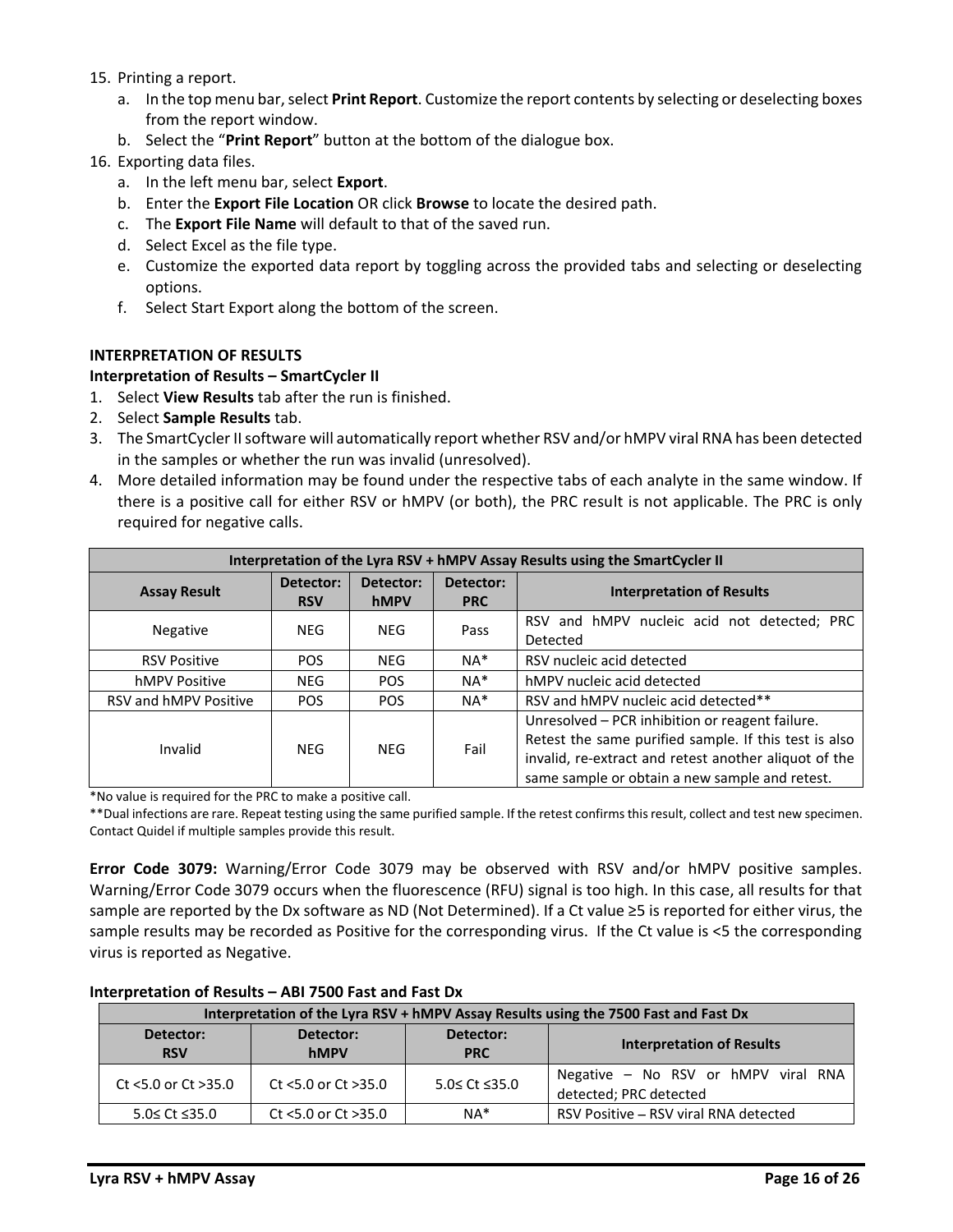|                         | Interpretation of the Lyra RSV + hMPV Assay Results using the 7500 Fast and Fast Dx |                           |                                                                                                                                                                                                                                               |  |  |  |
|-------------------------|-------------------------------------------------------------------------------------|---------------------------|-----------------------------------------------------------------------------------------------------------------------------------------------------------------------------------------------------------------------------------------------|--|--|--|
| Detector:<br><b>RSV</b> | Detector:<br><b>hMPV</b>                                                            | Detector:<br><b>PRC</b>   | <b>Interpretation of Results</b>                                                                                                                                                                                                              |  |  |  |
| Ct <5.0 or Ct >35.0     | 5.0≤ Ct ≤35.0                                                                       | $NA*$                     | hMPV Positive – hMPV viral RNA detected                                                                                                                                                                                                       |  |  |  |
| $5.0 \leq Ct \leq 35.0$ | $5.0 \leq Ct \leq 35.0$                                                             | $NA*$                     | RSV and hMPV Positive - RSV and hMPV viral<br>RNA detected**                                                                                                                                                                                  |  |  |  |
| $Ct$ <5.0 or $Ct$ >35.0 | Ct <5.0 or Ct >35.0                                                                 | Ct $<$ 5.0 or Ct $>$ 35.0 | Invalid – No RSV or hMPV viral RNA and no<br>PRC detected; invalid test. Retest the same<br>purified sample. If this test is also invalid, re-<br>extract and retest another aliquot of the same<br>sample or obtain a new sample and retest. |  |  |  |
| Undetermined            | Undetermined                                                                        | Undetermined              | Invalid - Not determined. Retest the same<br>purified sample. If the test is also invalid, re-<br>extract and retest another aliquot of the same<br>sample or obtain a new sample and retest.                                                 |  |  |  |

\*No Ct value is required for the PRC to make a positive call.

\*\*Dual infections are rare. Repeat testing using the same purified sample. If the retest confirms this result, collect and test a new specimen. Contact Quidel if multiple samples provide this result.

#### **Interpretation of Results – QuantStudio Dx**

|                         | Interpretation of the Lyra RSV + hMPV Assay Results using the QuantStudio Dx |                         |                                                                                                                                                                                                                                               |  |  |  |
|-------------------------|------------------------------------------------------------------------------|-------------------------|-----------------------------------------------------------------------------------------------------------------------------------------------------------------------------------------------------------------------------------------------|--|--|--|
| Detector:<br><b>RSV</b> | Detector:<br><b>hMPV</b>                                                     | Detector:<br><b>PRC</b> | <b>Interpretation of Results</b>                                                                                                                                                                                                              |  |  |  |
| Ct $<$ 15 or Ct $>$ 40  | Ct $<$ 15 or Ct $>$ 40                                                       | 15≤ Ct ≤40              | Negative - No RSV or hMPV viral RNA<br>detected; PRC detected                                                                                                                                                                                 |  |  |  |
| 15≤ Ct ≤40              | Ct $<$ 15 or Ct $>$ 40                                                       | $NA*$                   | RSV Positive - RSV viral RNA detected                                                                                                                                                                                                         |  |  |  |
| Ct $<$ 15 or Ct $>$ 40  | 15≤ Ct ≤40                                                                   | $NA^*$                  | hMPV Positive – hMPV viral RNA detected                                                                                                                                                                                                       |  |  |  |
| 15≤ Ct ≤40              | 15≤ Ct ≤40                                                                   | $NA*$                   | RSV and hMPV Positive – RSV and hMPV viral<br>RNA detected**                                                                                                                                                                                  |  |  |  |
| Ct $<$ 15 or Ct $>$ 40  | Ct $<$ 15 or Ct $>$ 40                                                       | Ct $<$ 15 or Ct $>$ 40  | Invalid – No RSV or hMPV viral RNA and no<br>PRC detected; invalid test. Retest the same<br>purified sample. If this test is also invalid, re-<br>extract and retest another aliquot of the same<br>sample or obtain a new sample and retest. |  |  |  |
| Undetermined            | Undetermined                                                                 | Undetermined            | Invalid - No RSV or hMPV viral RNA and no<br>PRC detected; invalid test. Retest the same<br>purified sample. If this test is also invalid, re-<br>extract and retest another aliquot of the same<br>sample or obtain a new sample and retest. |  |  |  |

\*\*No Ct value is required for the PRC to make a positive call.

\*\*Dual infections are rare. Repeat testing using the same purified sample. If the retest confirms this result, collect and test a new specimen. Contact Quidel if multiple samples provide this result.

## **QUALITY CONTROL**

The Lyra RSV+hMPV Assay incorporates several controls to monitor assay performance.

- 1. The Process Control (PRC) should be used during extraction and amplification in the assay. This control should be added to each sample aliquot prior to extraction. Please refer to the section titled **Principle of Procedure** for further information.
- 2. Commercially available external positive RSV/hMPV controls may be treated as a patient specimen and should be used in accordance with local, state, and/or federal regulations or accreditation requirements and your laboratory's standard quality control procedures. Previously characterized positive RSV or hMPV specimens may be used in lieu of a commercial RSV/hMPV control.
- 3. Viral transport media (UTM, M4, M4‐RT, M5, or M6) or a previously characterized negative specimen may be used as an external negative control. This must be treated as a patient specimen and should be performed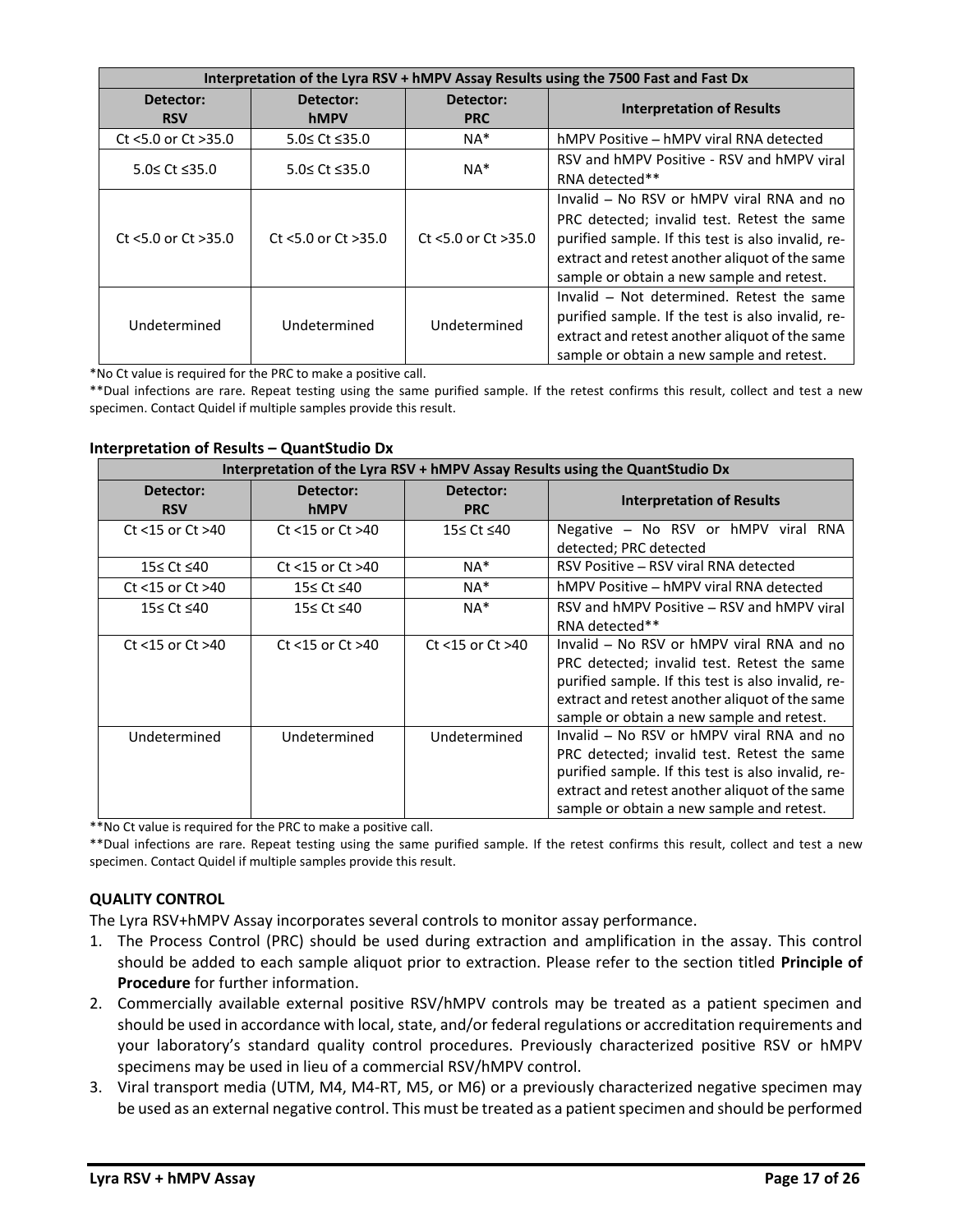in accordance with local, state, and/or federal regulations or accreditation requirements and your laboratory's standard quality control procedures.

- 4. Always include one negative control (containing a PRC) and at least one positive control in each amplification/detection run performed.
- 5. Failure of controls (positive, negative, and/or PRC) invalidates the run and results should not be reported.
- 6. If the positive control is not positive within the specified Ct range but the negative control is valid, repeat testing should be done starting from the purified nucleic acid and using a new aliquot of the positive control. If repeat results are still invalid, results should not be reported and testing should be repeated from the original sample or a new sample should be collected and tested.
- 7. If the PRC is not positive or the negative control is invalid, repeat testing should be done starting from the original sample using new aliquots of the PRC and negative control. If repeat results are still invalid, results should not be reported and a new sample should be collected and tested.

# **LIMITATIONS**

- This test is not intended to differentiate RSV or hMPV subtypes. Additional testing is required if subtype differentiation is required.
- Negative results do not preclude infection with RSV or hMPV and should not be the sole basis of a treatment decision.
- As with other assays of this type, there is a risk of false negative results due to the presence of sequence variants in the viral target.
- Improper collection, storage, or transport may lead to false negative results.
- Inhibitors present in the sample and/or errors in following the assay procedure may lead to false negative results.
- A trained health care professional should interpret assay results in conjunction with the patient's medical history, clinical signs and symptoms, and the results of other diagnostic tests.
- Analyte targets (viral sequences) may persist *in vivo*, independent of virus viability. Detection of analyte target(s) does not imply that the corresponding virus(es) are infectious, nor are the causative agents for clinical symptoms.
- The detection of viral sequences is dependent upon proper specimen collection, handling, transportation, storage and preparation (including extraction). Failure to observe proper procedures in any one of these steps can lead to incorrect results. There is a risk of false negative values resulting from improperly collected, transported, or handled specimens.
- There is a risk of false positive values resulting from cross-contamination by target organisms, their nucleic acids or amplified product, or from non‐specific signals in the assay.
- There is a risk of false negative values due to the presence of sequence variants in the viral targets of the assay.
- It is recommended that specimens found to be negative be confirmed by an alternate method (e.g. cell culture).
- The performance of the assay has not been established in individuals who received nasally administered corticosteroids.
- The performance of the assay has not been established in individuals who received nasally administered Influenza vaccine.
- hMPV inhibition at 2x LOD: Results from the analytical studies show that, at 2x LOD, detection of the A2 subtype of hMPV was inhibited by RSV-A at a level 10,000x above LOD on the ABI 7500 Fast Dx and the SmartCycler II System. At 2x LOD, the B2 subtype of hMPV was inhibited by RSV-A at a level of 10,000x above LOD on the QuantStudio Dx. RSV inhibition at 2x LOD: Results from the analytical studies show that, at 2x LOD, detection of RSV-A may be inhibited by the A2 subtype of hMPV at a level of 1,000x above the LOD on the QuantStudio Dx. The incidence of co-infection with RSV and hMPV seen in the two clinical studies for the Lyra RSV + hMPV Assay was 0.1% (1/949; ABI 7500 Fast Dx and SmartCycler II in winter 2012) and 0.1% (1/711; QuantStudio Dx in winter 2013).
- The assay performance was not established in immunocompromised patients.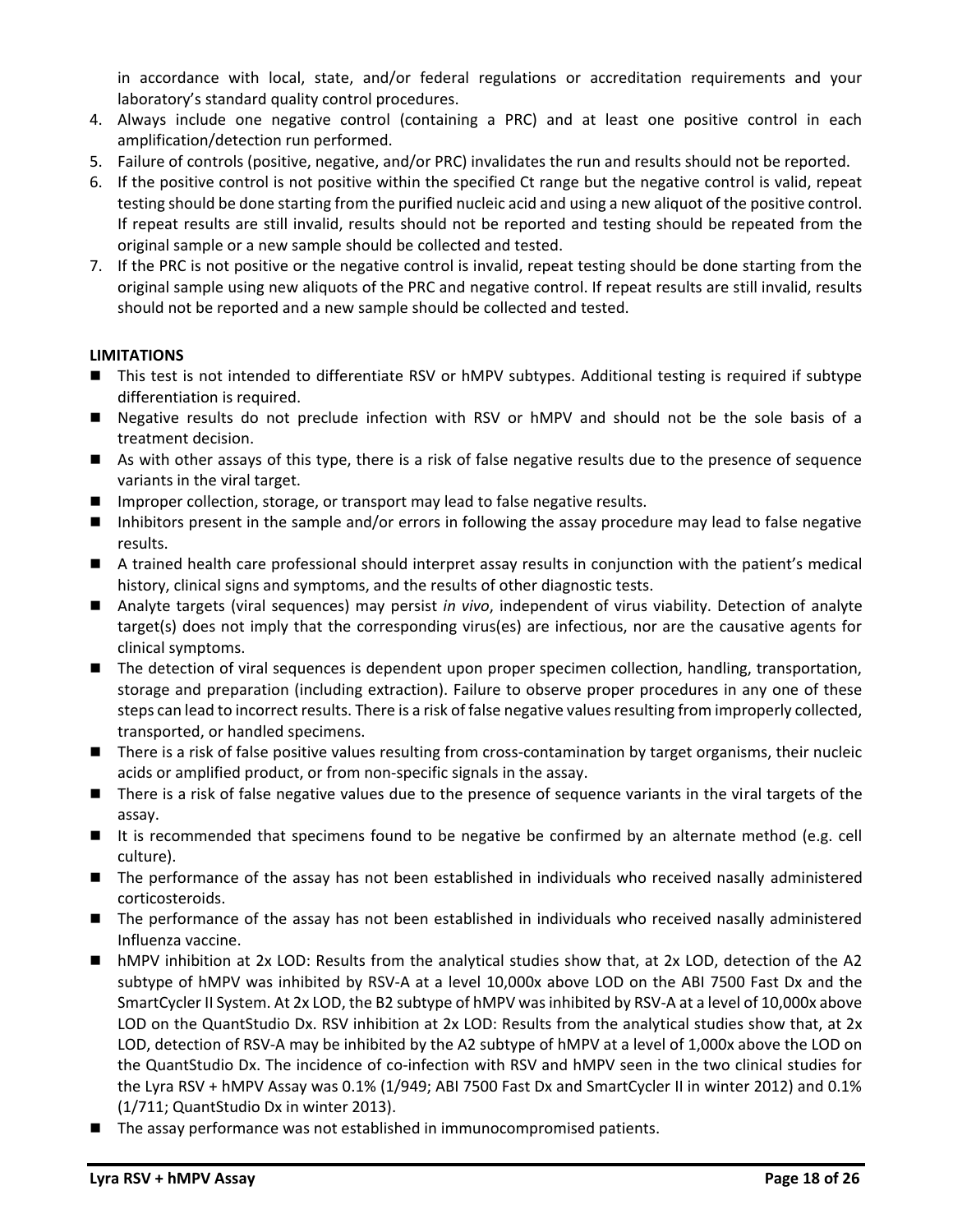■ Positive and negative predictive values are highly dependent on prevalence and may vary depending on the population tested. Performance of the assay using the SmartCycler II System and the ABI 7500 Fast Dx was established during the 2012 winter season. Performance of the assay using the QuantStudio Dx was established during the 2013 winter season.

## **EXPECTED VALUES**

Clinical studies were performed with the Lyra RSV + hMPV Assay using the SmartCycler II System and the ABI 7500 Fast Dx. Testing was performed with prospective specimens received from throughout the United States in the winter of 2012 (January 2012 to March 2012). The table below provides the expected value for each virus on the two instruments.

|                             | <b>Expected Values for SmartCycler II (Winter 2012)</b> |                                       |                              |           |                                 |                               |
|-----------------------------|---------------------------------------------------------|---------------------------------------|------------------------------|-----------|---------------------------------|-------------------------------|
| <b>Age Group</b><br>(Years) | Total (n)                                               | <b>Total # RSV</b><br><b>Positive</b> | <b>RSV Detection</b><br>Rate | Total (n) | Total # hMPV<br><b>Positive</b> | <b>hMPV Detection</b><br>Rate |
| $<$ 1                       | 258                                                     | 71                                    | 27.5%                        | 245       | 35                              | 14.3%                         |
| $1$ to 5                    | 352                                                     | 67                                    | 19.0%                        | 341       | 73                              | 21.4%                         |
| 6 to 10                     | 134                                                     | 6                                     | 4.5%                         | 130       | 16                              | 12.3%                         |
| 11 to 15                    | 62                                                      |                                       | 4.8%                         | 60        | 6                               | 10.0%                         |
| 16 to 21                    | 33                                                      |                                       | 9.1%                         | 31        |                                 | 3.2%                          |
| >21                         | 175                                                     | 8                                     | 4.6%                         | 153       | 17                              | 11.1%                         |
| Total                       | 1014                                                    | 158                                   | 15.6%                        | 960       | 148                             | 15.4%                         |

| <b>Expected Values for ABI 7500 Fast Dx (Winter 2012)</b> |           |                                       |                              |           |                                 |                               |
|-----------------------------------------------------------|-----------|---------------------------------------|------------------------------|-----------|---------------------------------|-------------------------------|
| <b>Age Group</b><br>(Years)                               | Total (n) | <b>Total # RSV</b><br><b>Positive</b> | <b>RSV Detection</b><br>Rate | Total (n) | Total # hMPV<br><b>Positive</b> | <b>hMPV Detection</b><br>Rate |
| $<$ 1                                                     | 254       | 72                                    | 28.3%                        | 245       | 38                              | 15.5%                         |
| $1$ to 5                                                  | 354       | 72                                    | 19.9%                        | 341       | 76                              | 22.3%                         |
| 6 to 10                                                   | 134       | 6                                     | 4.5%                         | 130       | 17                              | 13.1%                         |
| 11 to 15                                                  | 62        | 3                                     | 4.8%                         | 60        |                                 | 11.7%                         |
| 16 to 21                                                  | 33        |                                       | 9.1%                         | 31        |                                 | 3.2%                          |
| >21                                                       | 175       | 10                                    | 5.7%                         | 153       | 18                              | 11.8%                         |
| Total                                                     | $1012*$   | 166                                   | 16.4%                        | 960       | 157                             | 16.4%                         |

\*Two specimens were invalid.

A clinical study was performed with the Lyra RSV + hMPV Assay using QuantStudio Dx. Testing was performed with prospective specimens received from throughout the United States in the winter of 2013 (January 2013 to February 2013). The table below provides the expected value for each virus on the instrument.

| <b>Expected Values for QuantStudio Dx (Winter 2013)</b> |           |                                       |                              |           |                                 |                               |
|---------------------------------------------------------|-----------|---------------------------------------|------------------------------|-----------|---------------------------------|-------------------------------|
| <b>Age Group</b><br>(Years)                             | Total (n) | <b>Total # RSV</b><br><b>Positive</b> | <b>RSV Detection</b><br>Rate | Total (n) | Total # hMPV<br><b>Positive</b> | <b>hMPV Detection</b><br>Rate |
| ${<}1$                                                  | 86        | 32                                    | 37.2%                        | 86        | 14                              | 16.3%                         |
| $1$ to 5                                                | 200       | 58                                    | 29.0%                        | 200       | 26                              | 13.0%                         |
| 6 to 10                                                 | 91        | 4                                     | 4.4%                         | 91        |                                 | 3.3%                          |
| 11 to 15                                                | 74        |                                       | 6.8%                         | 74        |                                 | 4.1%                          |
| 16 to 21                                                | 33        | 0                                     | 0%                           | 33        | 0                               | 0%                            |
| >21                                                     | 227       | 17                                    | 7.5%                         | 227       | 13                              | 5.7%                          |
| Total                                                   | $711*$    | 116                                   | 16.3%                        | $711*$    | 59                              | 8.3%                          |

\*Two specimens were invalid.

#### **CLINICAL PERFORMANCE**

## **Clinical Performance – SmartCycler II and the ABI 7500 Fast Dx**

Performance characteristics of the Lyra RSV + hMPV Assay using the SmartCycler II System and the ABI 7500 Fast Dx were established during a prospective study during the 2012 respiratory virus season (January to March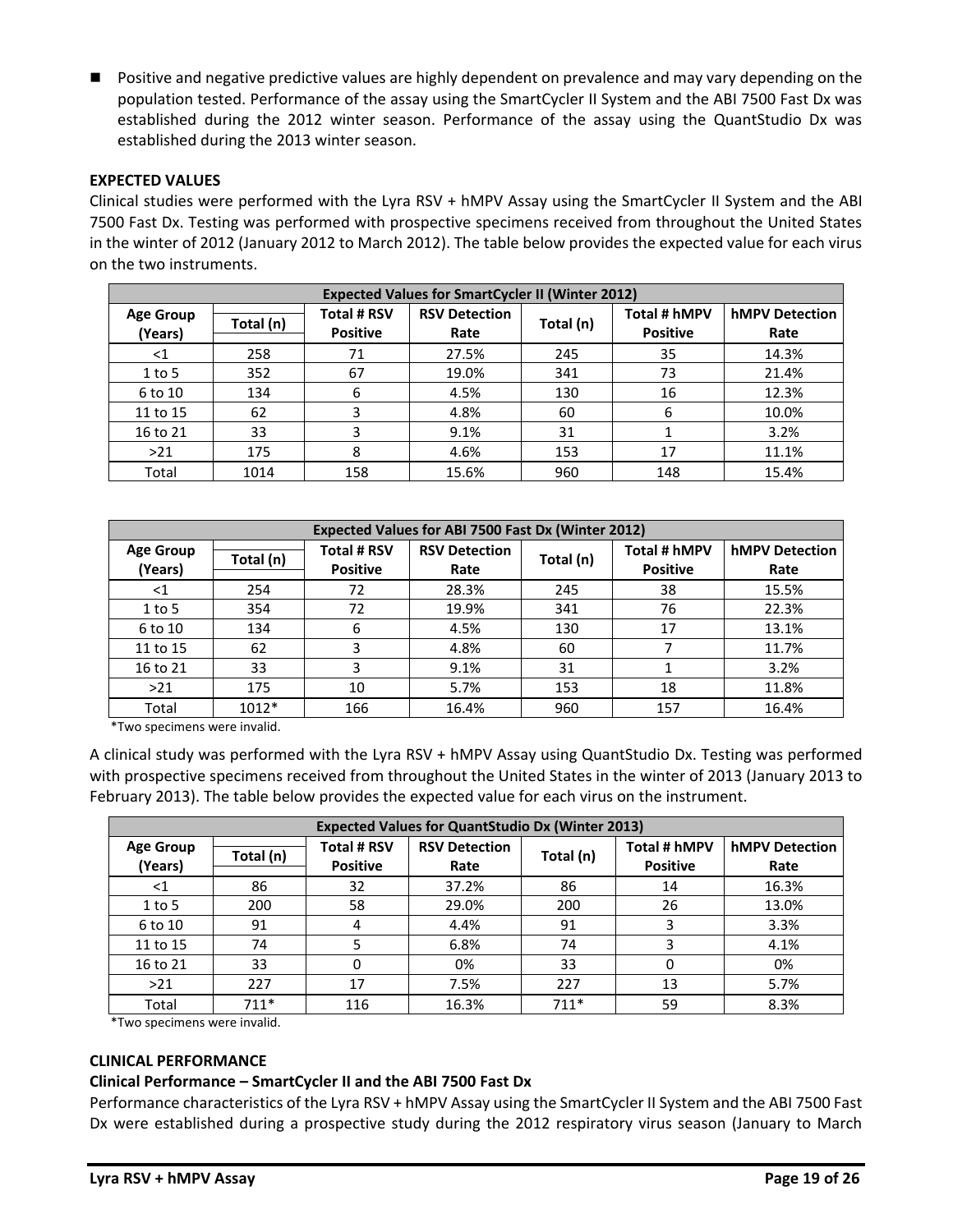2012). Samples used for this study were fresh (414) and frozen (600) nasal and nasopharyngeal swab specimens that were collected for routine respiratory virus testing four sites across the United States. A single specimen was collected per patient and tested for RSV immediately after collection using direct specimen DFA and culture with DFA. The residual samples were extracted with the NucliSENS easyMAG System and tested with Lyra RSV + hMPV Assay using both the ABI 7500 Fast Dx and the SmartCycler II. Aliquots of each specimen were sent to a central location for testing with an FDA‐cleared hMPV molecular test.

|                                           | Gender*   Number of Subjects (Percentage of Total) |  |  |
|-------------------------------------------|----------------------------------------------------|--|--|
| Female                                    | 482 (47.5%)                                        |  |  |
| Male                                      | 528 (52.1%)                                        |  |  |
| *4 specimens did not list a gender (0.4%) |                                                    |  |  |

**Age (Years) Number of Subjects (Percentage of Total)** ≤5 610 (60.2%) 6‐21 229 (22.6%) 22‐59 60 (5.9%)  $≥60$  115 (11.3%)

## **Prospective Clinical Study – SmartCycler II**

One thousand and fourteen (1014) specimens were tested by both the subject and comparator method for RSV. One (1) specimen was contaminated and three (3) were toxic in cell culture (0.4%). These four (4) specimens have been excluded from analysis. Results for the remaining one thousand and ten (1010) specimens are detailed in the table below.

| Combined Site – Respiratory syncytial virus |            |            |       |       |             |       |       |       |  |  |  |
|---------------------------------------------|------------|------------|-------|-------|-------------|-------|-------|-------|--|--|--|
| DSFA & Cell Culture w/DFA<br>95% CI         |            |            |       |       |             |       |       |       |  |  |  |
|                                             |            | <b>POS</b> | NEG   | Total | Sensitivity | 97.9% | 93.9% | 99.3% |  |  |  |
| Lyra RSV + hMPV                             | <b>POS</b> | 137        | $21*$ | 158   | Specificity | 97.6% | 96.3% | 98.4% |  |  |  |
| Assay                                       | <b>NEG</b> |            | 849   | 852   |             |       |       |       |  |  |  |
|                                             | Total      | 140        | 870   | 1010  |             |       |       |       |  |  |  |

\*All originally discordant specimens were positive for RSV by an FDA-cleared RT-PCR assay.

Nine hundred and sixty (960) specimens were tested by both the subject and comparator device for hMPV (the comparator device was unavailable to complete comparison testing for fifty-four (54) specimens). Nine (9) specimens were invalid in the comparator device (0.9%). These nine (9) specimens have been excluded from analysis. Results for the remaining nine hundred and fifty-one (951) specimens are detailed in the table below.

| <b>Combined Site - Human metapneumovirus</b> |            |            |            |                                 |                            |       |        |       |  |  |  |  |
|----------------------------------------------|------------|------------|------------|---------------------------------|----------------------------|-------|--------|-------|--|--|--|--|
|                                              |            |            |            | FDA-cleared hMPV Molecular Test |                            |       | 95% CI |       |  |  |  |  |
|                                              |            | <b>POS</b> | <b>NEG</b> | Total                           | Positive percent agreement | 96.7% | 92.4%  | 98.6% |  |  |  |  |
| Lyra RSV + hMPV                              | <b>POS</b> | 145        |            | 148                             | Negative percent agreement | 99.6% | 98.9%  | 99.9% |  |  |  |  |
| Assay                                        | <b>NEG</b> |            | 798        | 803                             |                            |       |        |       |  |  |  |  |
|                                              | Total      | 150        | 801        | 951                             |                            |       |        |       |  |  |  |  |

## **Prospective Clinical Study – ABI 7500 Fast Dx**

One thousand and fourteen (1014) specimens were tested by both the subject and comparator methods for RSV. One (1) specimen was contaminated and three (3) were toxic in cell culture (0.4%). Two (2) specimens were invalid in the subject methods (0.2%). These six (6) specimens have been excluded from analysis. Results for the remaining one thousand and eight (1008) specimens are detailed in the table below.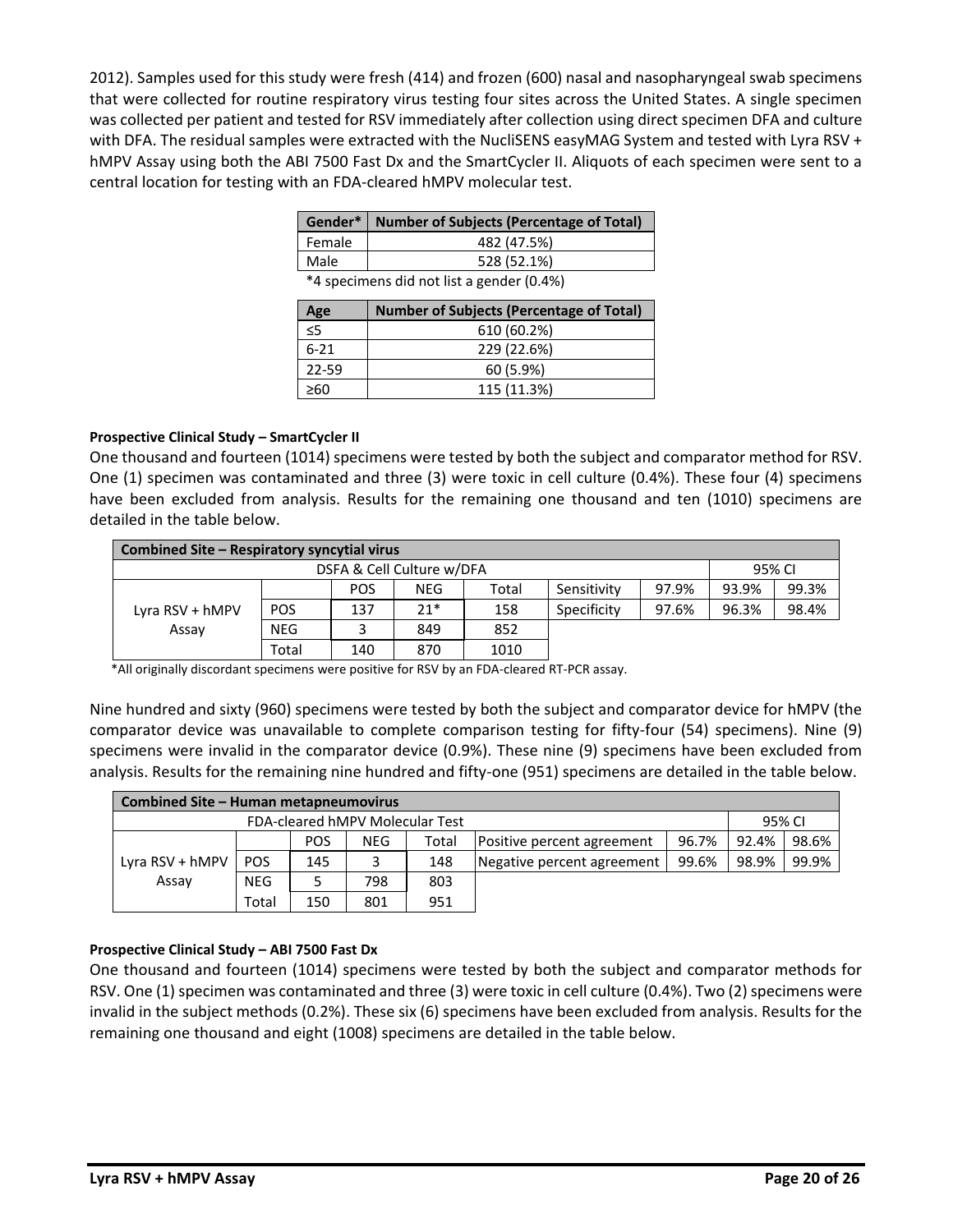| <b>Combined Site - Respiratory syncytial virus</b> |            |            |     |       |             |       |       |       |  |  |  |
|----------------------------------------------------|------------|------------|-----|-------|-------------|-------|-------|-------|--|--|--|
| DSFA & Cell Culture w/DFA<br>95% CI                |            |            |     |       |             |       |       |       |  |  |  |
|                                                    |            | <b>POS</b> | NEG | Total | Sensitivity | 98.6% | 94.9% | 99.6% |  |  |  |
| Lyra RSV + hMPV                                    | <b>POS</b> | 138        | 28* | 166   | Specificity | 96.8% | 95.4% | 97.8% |  |  |  |
| Assay                                              | <b>NEG</b> |            | 840 | 842   |             |       |       |       |  |  |  |
|                                                    | Total      | 140        | 868 | 1008  |             |       |       |       |  |  |  |

\*25 of 28 originally discordant specimens were positive for RSV by a FDA-cleared RT-PCR assay.

Nine hundred and sixty (960) specimens were tested by both the subject and comparator devices for hMPV (the comparator device was unavailable to complete comparison testing for fifty-four (54) specimens). Nine (9) specimens were invalid in the comparator device (0.9%). Two (2) specimens were invalid in the subject methods (0.2%). These eleven (11) specimens have been excluded from analysis. Results for the remaining nine hundred and forty-nine (949) specimens are detailed in the table below.

| <b>Combined Site - Human metapneumovirus</b> |            |            |            |                                 |                            |       |       |        |  |  |  |
|----------------------------------------------|------------|------------|------------|---------------------------------|----------------------------|-------|-------|--------|--|--|--|
|                                              |            |            |            | FDA-cleared hMPV Molecular Test |                            |       |       | 95% CI |  |  |  |
|                                              |            | <b>POS</b> | <b>NEG</b> | Total                           | Positive percent agreement | 98.0% | 94.3% | 99.3%  |  |  |  |
|                                              | <b>POS</b> | 147        | q          | 156                             | Negative percent agreement | 98.9% | 97.9% | 99.4%  |  |  |  |
| Lyra RSV + hMPV                              | <b>NEG</b> |            | 790        | 793                             |                            |       |       |        |  |  |  |
|                                              | Total      | 150        | 799        | 949                             |                            |       |       |        |  |  |  |

## **Clinical Performance – QuantStudio Dx**

Performance characteristics of the Lyra RSV + hMPV Assay using the QuantStudio were established during a prospective study during the 2013 respiratory virus season (January to March 2013). Samples used for this study were (713) nasal or nasopharyngeal swab specimens that were collected and extracted fresh for routine respiratory virus testing at three sites across the United States. Sample extracts were stored at –70°C until the time of testing. A single specimen was collected per patient. The specimens were extracted with the NucliSENS easyMAG System and tested with the Lyra RSV + hMPV Assay using the QuantStudio Dx and the comparator devices (FDA-cleared molecular tests for hMPV and RSV). Sites 1 and 2 extracted each specimen and tested them with the subject and comparator devices. Aliquots of each specimen extracted at Site 3 were sent to Site 1 for testing with the comparator devices.

| Gender | <b>Number of Subjects (Percentage of Total)</b> |
|--------|-------------------------------------------------|
| Female | 375 (52.6%)                                     |
| Male   | 338 (47.4%)                                     |

| Age      | <b>Number of Subjects (Percentage of Total)</b> |
|----------|-------------------------------------------------|
| ≤5       | 286 (40.1%)                                     |
| $6 - 21$ | 200 (28.1%)                                     |
| 22-59    | 116 (16.3%)                                     |
| >60      | 111 (15.6%)                                     |

#### **Prospective Clinical Study – QuantStudio Dx**

Seven hundred and thirteen (713) swab specimens were tested by both the subject and comparator device for RSV viral RNA. A total of thirteen (13) invalid specimens have been removed from the analysis. Two (2) of these specimens were invalid on initial and repeat testing with the Lyra RSV + hMPV Assay (0.3%). Eleven (11) specimens were invalid on initial and repeat testing (as per the device's PI) on the comparator device (1.5%). The table below details the results for the remaining seven hundred (700) specimens.

| <b>Respiratory syncytial virus</b>       |            |            |            |       |                            |       |       |       |  |  |
|------------------------------------------|------------|------------|------------|-------|----------------------------|-------|-------|-------|--|--|
| FDA-cleared RSV Molecular Test<br>95% CI |            |            |            |       |                            |       |       |       |  |  |
|                                          |            | <b>POS</b> | <b>NEG</b> | Total | Positive percent agreement | 93.8% | 87.7% | 96.9% |  |  |
|                                          | <b>POS</b> | 105        | 11         | 116   | Negative percent agreement | 98.1% | 96.7% | 99.0% |  |  |
| Lyra RSV + hMPV Assay                    | <b>NEG</b> |            | 577        | 584   |                            |       |       |       |  |  |
|                                          | Total      | 112        | 588        | 700   |                            |       |       |       |  |  |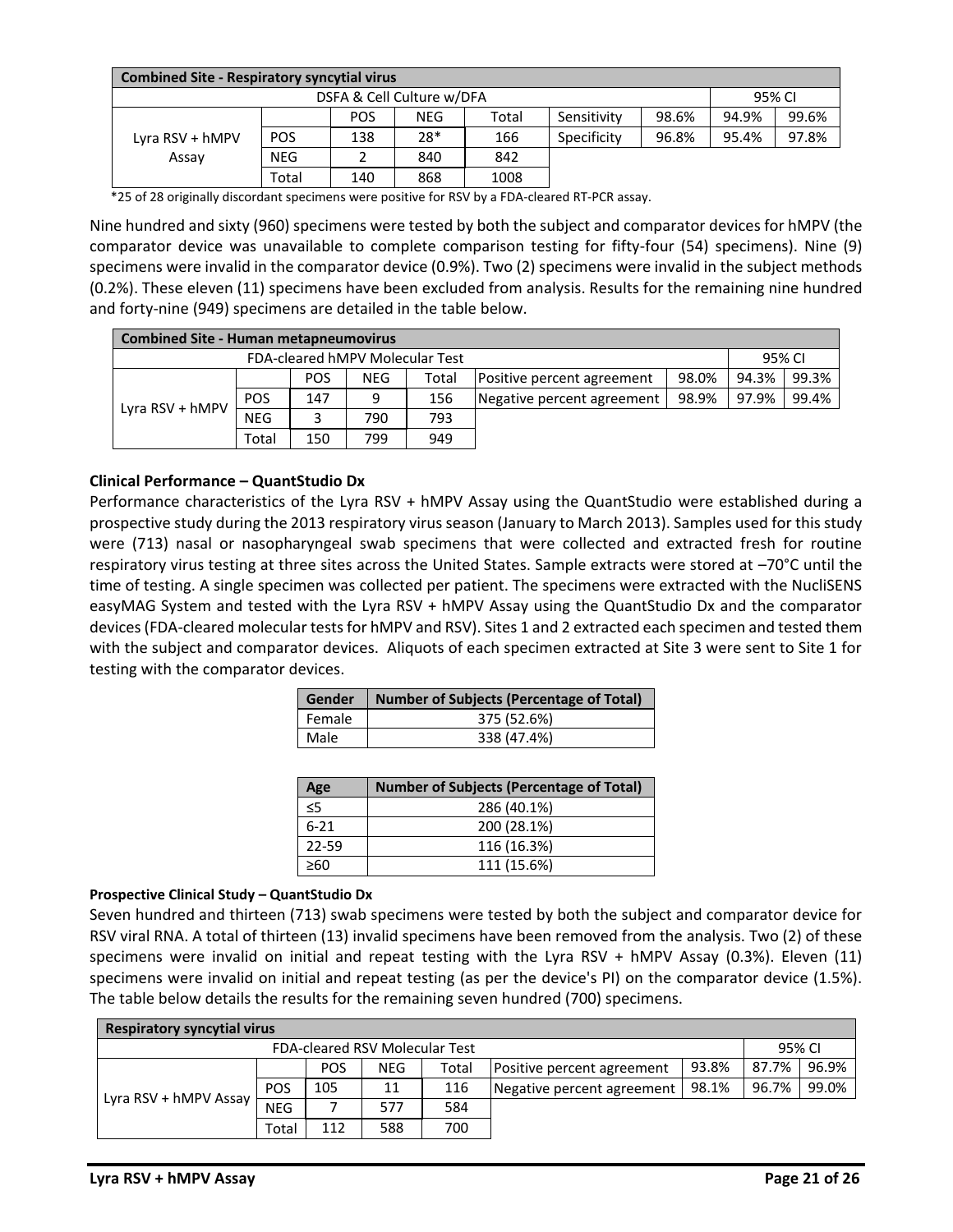Seven hundred and thirteen (713) swab specimens were tested by both the subject and comparator device for hMPV viral RNA. A total of six (6) invalid specimens have been removed the analysis. Two (2) of these specimens were invalid on initial and repeat testing with the Lyra RSV + hMPV Assay (0.3%). Four (4) specimens were invalid on initial and repeat testing (as per the device's PI) on the comparator device (0.6%). The table below details the results for the remaining seven hundred and seven (707) specimens.

| Human metapneumovirus                     |            |            |     |       |                            |       |       |       |  |  |
|-------------------------------------------|------------|------------|-----|-------|----------------------------|-------|-------|-------|--|--|
| FDA-cleared hMPV Molecular Test<br>95% CI |            |            |     |       |                            |       |       |       |  |  |
|                                           |            | <b>POS</b> | NEG | Total | Positive percent agreement | 98.2% | 90.6% | 99.7% |  |  |
|                                           | <b>POS</b> | 55         | 4   | 59    | Negative percent agreement | 99.4% | 98.4% | 99.8% |  |  |
| Lyra RSV + hMPV Assay                     | <b>NEG</b> |            | 647 | 648   |                            |       |       |       |  |  |
|                                           | Total      | 56         | 651 | 707   |                            |       |       |       |  |  |

# **ANALYTICAL PERFORMANCE**

## **Level of Detection**

The limit of detection (LOD) of the Lyra RSV + hMPV Assay was determined using quantified (TCID<sub>50</sub>/mL) cultures of two (2) RSV strains and four (4) hMPV strains serially diluted in negative nasopharyngeal matrix. Each dilution was extracted in replicates of 20 per concentration of virus using the NucliSENS easyMAG System and tested on the ABI 7500 Fast Dx, the SmartCycler II, and the QuantStudio Dx. LOD is defined as the lowest concentration at which 95% of all replicates tested positive.

| <b>LOD Value Summary</b> |                      |                       |                       |  |  |  |  |  |  |
|--------------------------|----------------------|-----------------------|-----------------------|--|--|--|--|--|--|
| <b>Virus</b>             | LOD TCID $_{50}$ /mL | LOD TCID $_{50}$ /mL  | LOD TCID $_{50}$ /mL  |  |  |  |  |  |  |
|                          | ABI 7500 Fast Dx     | <b>SmartCycler II</b> | <b>QuantStudio Dx</b> |  |  |  |  |  |  |
| <b>RSV A</b>             | 6.29E-01             | 1.89E+00              | 6.29E-01              |  |  |  |  |  |  |
| <b>RSV B</b>             | $7.5E-01$            | $2.25E + 00$          | 2.25E-01              |  |  |  |  |  |  |
| hMPV-A1                  | $1.7E + 01$          | 2.65E+01              | 8.73E+00              |  |  |  |  |  |  |
| hMPV-A2                  | 4.17E+00             | 4.17E+00              | $2.91E + 00$          |  |  |  |  |  |  |
| hMPV-B1                  | 1.05E+00             | 7.88E+00              | $2.25E + 00$          |  |  |  |  |  |  |
| hMPV-B2                  | $3.21E + 00$         | $9.63E + 00$          | 2.25E+00              |  |  |  |  |  |  |

## **Analytical Reactivity (Inclusivity)**

The reactivity of the Lyra RSV + hMPV Assay was evaluated with a panel of five (5) RSV strains and 11 hMPV strains. Each panel member was extracted using the NucliSENS easyMAG System and tested in triplicate on both the ABI 7500 Fast Dx and the SmartCycler II.

| <b>RSV Inclusivity Panel</b> |               |                        |                          |  |  |  |  |  |  |  |
|------------------------------|---------------|------------------------|--------------------------|--|--|--|--|--|--|--|
| Subtype                      | <b>Strain</b> | TCID <sub>50</sub> /mL | Lyra<br>RSV + hMPV assay |  |  |  |  |  |  |  |
| A (NIBSC)                    | $A-2$         | N/A                    | Positive                 |  |  |  |  |  |  |  |
| Α                            | $A-2$         | 5.67E+00               | Positive                 |  |  |  |  |  |  |  |
| В                            | Washington    | 2.25E+00               | Positive                 |  |  |  |  |  |  |  |
| В                            | 9320          | 2.25E+00               | Positive                 |  |  |  |  |  |  |  |
| В                            | CH9318(1B)    | 2.25E+00               | Positive                 |  |  |  |  |  |  |  |

| <b>hMPV Inclusivity Panel</b> |                   |                        |                          |  |  |  |  |  |  |  |
|-------------------------------|-------------------|------------------------|--------------------------|--|--|--|--|--|--|--|
| <b>Subtype</b>                | <b>Strain</b>     | TCID <sub>50</sub> /mL | Lyra<br>RSV + hMPV assay |  |  |  |  |  |  |  |
| A1                            | IA3-2002 G Gene   | 7.95E+01               | Positive                 |  |  |  |  |  |  |  |
| A1                            | IA10-2003         | 7.95E+01               | Positive                 |  |  |  |  |  |  |  |
| A2                            | IA14-2003 G Gene  | $1.25E+1$              | Positive                 |  |  |  |  |  |  |  |
| A2                            | Clinical Isolate  | $1.25E + 1$            | Positive                 |  |  |  |  |  |  |  |
| <b>B1</b>                     | Peru2-2002 G Gene | 2.36E+01               | Positive                 |  |  |  |  |  |  |  |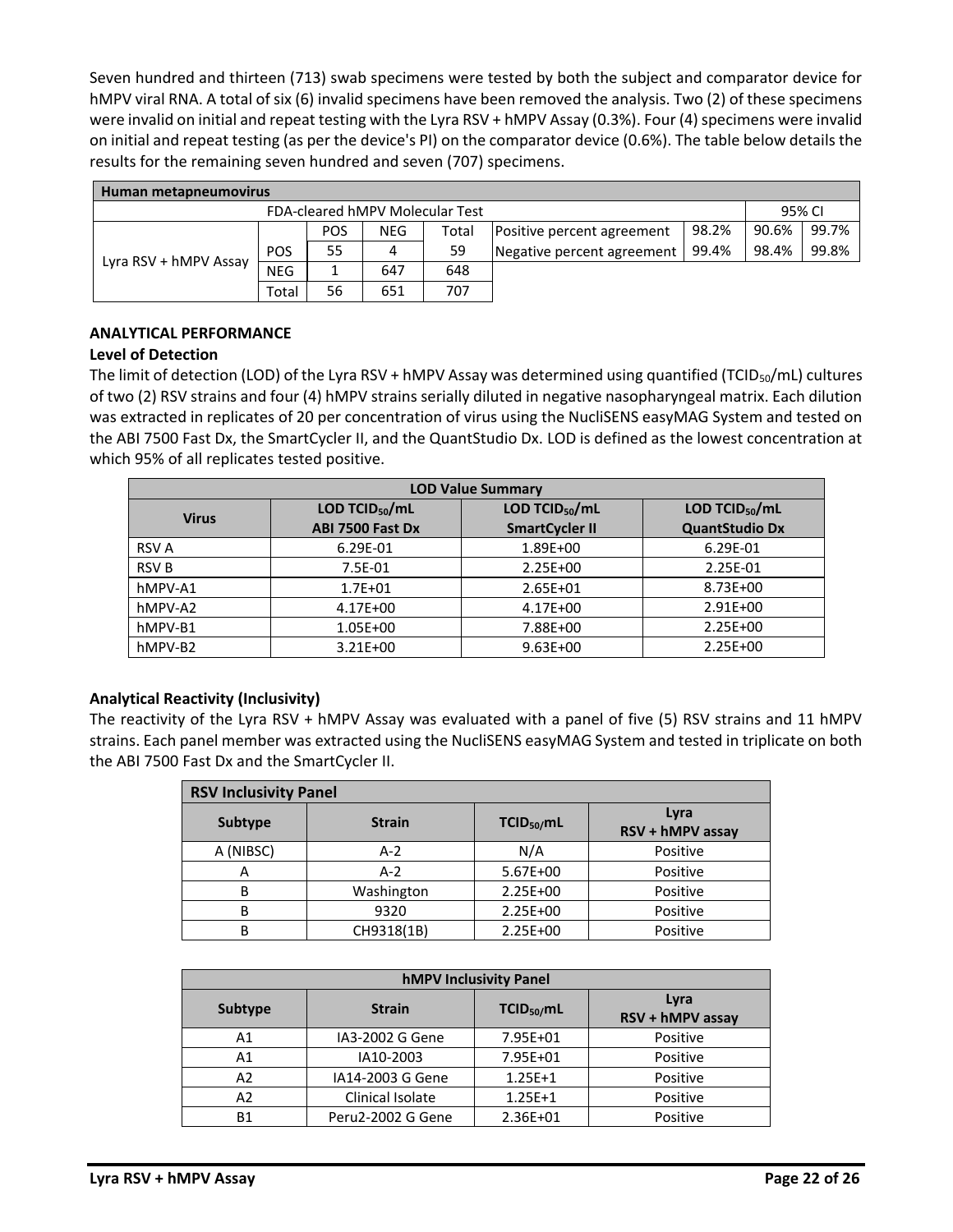| <b>hMPV Inclusivity Panel</b> |                   |                        |                          |  |  |  |  |  |  |
|-------------------------------|-------------------|------------------------|--------------------------|--|--|--|--|--|--|
| Subtype                       | <b>Strain</b>     | TCID <sub>50</sub> /mL | Lyra<br>RSV + hMPV assay |  |  |  |  |  |  |
| Β1                            | Peru3-2003 G Gene | 2.36E+01               | Positive                 |  |  |  |  |  |  |
| B2                            | Peru1-2002 G Gene | $9.63E + 00$           | Positive                 |  |  |  |  |  |  |
| B2                            | Peru6-2003        | $9.63E + 00$           | Positive                 |  |  |  |  |  |  |
| B2                            | IA18-2003 G Gene  | $9.63E + 00$           | Positive                 |  |  |  |  |  |  |
| B2                            | IA18-2003 G Gene  | $9.63E + 00$           | Positive                 |  |  |  |  |  |  |
| <b>hMPV (NIBSC)</b>           | N/A               | N/A                    | Positive                 |  |  |  |  |  |  |

The Lyra RSV + hMPV Assay detected 100% of the RSV and hMPV strains tested.

#### **Reproducibility Study**

The reproducibility of the Lyra RSV + hMPV Assay was evaluated at 3 laboratory sites (two external, one in‐house). Reproducibility was assessed using a panel of 4 simulated samples that include medium positive and low positive, high negative and negative samples. Separate panels were constructed for RSV and hMPV, using the RSV-A and hMPV‐A2 strains, respectively. The panels and controls were extracted using the NucliSENS easyMAG System and tested on the SmartCycler II, the ABI 7500 Fast Dx, and the QuantStudio Dx. Panels and controls were tested at each site by 2 operators for 5 days (triplicate testing x 2 operators x 5 days x 3 sites = 90 results per level for each virus). The LOD values were based on the values obtained in the LOD study.

| <b>Reproducibility Results - SmartCycler II</b> |                                   |                      |     |                                   |                      |     |                                   |         |     |                                   |
|-------------------------------------------------|-----------------------------------|----------------------|-----|-----------------------------------|----------------------|-----|-----------------------------------|---------|-----|-----------------------------------|
|                                                 |                                   | Site 1               |     |                                   | Site 2               |     |                                   | Site 3  |     |                                   |
| <b>Panel Member ID</b>                          | <b>Positive</b><br><b>Results</b> | <b>AVE</b><br>$Ct^*$ | %CV | <b>Positive</b><br><b>Results</b> | <b>AVE</b><br>$Ct^*$ | %CV | <b>Positive</b><br><b>Results</b> | AVE Ct* | %CV | <b>Positive</b><br><b>Results</b> |
| RSV High Negative 0.05x LOD                     | 8/30                              | 44.3                 | 9.3 | 6/30                              | 47.4                 | 5.4 | 1/30                              | 48.7    | N/A | 15/90                             |
| <b>RSV Low Positive 2x LOD</b>                  | 30/30                             | 31.2                 | 7.3 | 30/30                             | 31.4                 | 4.1 | 30/30                             | 30.9    | 1.5 | 90/90                             |
| <b>RSV Med Positive 5x LOD</b>                  | 30/30                             | 29.6                 | 5.7 | 30/30                             | 29.7                 | 3.1 | 30/30                             | 29.5    | 2.0 | 90/90                             |
| <b>RSV Negative</b>                             | 0/30                              | N/A                  | N/A | 0/30                              | N/A                  | N/A | 0/30                              | N/A     | N/A | 0/90                              |
| <b>RSV Negative Control</b>                     | 0/30                              | N/A                  | N/A | 0/30                              | N/A                  | N/A | 0/30                              | N/A     | N/A | 0/90                              |
| <b>RSV Positive Control</b>                     | 30/30                             | 30.0                 | 1.8 | 30/30                             | 31.0                 | 3.3 | 30/30                             | 30.6    | 1.2 | 90/90                             |
| hMPV High Negative 0.15x LOD                    | 12/30                             | 34.3                 | 8.3 | 6/30                              | 41.8                 | 6.3 | 8/30                              | 34.9    | 6.4 | 26/90                             |
| hMPV Low Positive 2x LOD                        | 30/30                             | 31.1                 | 6.7 | 30/30                             | 32.2                 | 6.2 | 30/30                             | 31.1    | 3.3 | 90/90                             |
| hMPV Med Positive 5x LOD                        | 30/30                             | 29.3                 | 2.0 | 30/30                             | 29.9                 | 3.2 | 30/30                             | 29.8    | 3.4 | 90/90                             |
| hMPV Negative                                   | 0/30                              | N/A                  | N/A | 0/30                              | N/A                  | N/A | 0/30                              | N/A     | N/A | 0/90                              |
| hMPV Negative Control                           | 0/30                              | N/A                  | N/A | 0/30                              | N/A                  | N/A | 0/30                              | N/A     | N/A | 0/90                              |
| hMPV Positive Control                           | 30/30                             | 30.3                 | 1.4 | 30/30                             | 30.9                 | 1.9 | 30/30                             | 30.8    | 2.5 | 90/90                             |

\*Average Ct values based on positive results. Ct values of 0 were left out of this calculation.

| Reproducibility Results - ABI 7500 Fast Dx |                                   |                      |     |                                   |                      |     |                                     |                |     |                                   |
|--------------------------------------------|-----------------------------------|----------------------|-----|-----------------------------------|----------------------|-----|-------------------------------------|----------------|-----|-----------------------------------|
|                                            | Site 1                            |                      |     | Site 2                            |                      |     | Site 3                              |                |     | <b>Total</b>                      |
| <b>Panel Member ID</b>                     | <b>Positive</b><br><b>Results</b> | <b>AVE</b><br>$Ct^*$ | %CV | <b>Positive</b><br><b>Results</b> | <b>AVE</b><br>$Ct^*$ | %CV | <b>Positive</b> I<br><b>Results</b> | <b>AVE Ct*</b> | %CV | <b>Positive</b><br><b>Results</b> |
| RSV High Negative 0.05x LOD                | 14/30                             | 30.7                 | 8.3 | 3/30                              | 33.8                 | 2.4 | 9/30                                | 32.3           | 4.0 | 26/90                             |
| <b>RSV Low Positive 2x LOD</b>             | 30/30                             | 23.7                 | 7.4 | 30/30                             | 23.8                 | 3.1 | 30/30                               | 23.4           | 4.5 | 90/90                             |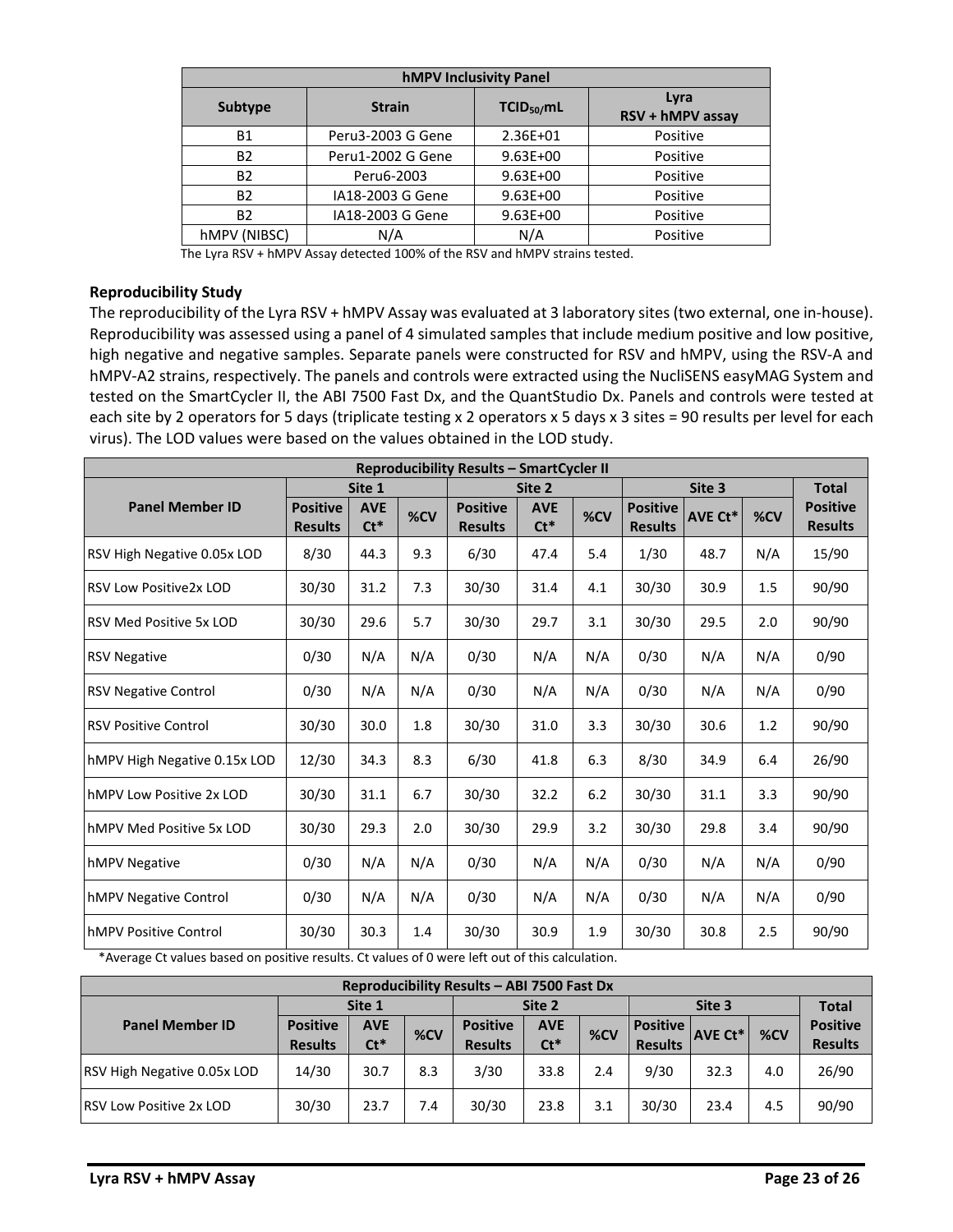| Reproducibility Results - ABI 7500 Fast Dx |                                   |                      |      |                                   |                      |                  |                                   |         |      |                                   |
|--------------------------------------------|-----------------------------------|----------------------|------|-----------------------------------|----------------------|------------------|-----------------------------------|---------|------|-----------------------------------|
|                                            | Site 1                            |                      |      | Site 2                            |                      |                  | Site 3                            |         |      | <b>Total</b>                      |
| <b>Panel Member ID</b>                     | <b>Positive</b><br><b>Results</b> | <b>AVE</b><br>$Ct^*$ | %CV  | <b>Positive</b><br><b>Results</b> | <b>AVE</b><br>$Ct^*$ | %CV              | <b>Positive</b><br><b>Results</b> | AVE Ct* | %CV  | <b>Positive</b><br><b>Results</b> |
| <b>RSV Med Positive 5x LOD</b>             | 30/30                             | 20.5                 | 4.0  | 30/30                             | 21.8                 | $2.2\phantom{0}$ | 29/29                             | 21.1    | 2.2  | 89/89                             |
| <b>RSV Negative</b>                        | 0/30                              | N/A                  | N/A  | 0/30                              | N/A                  | N/A              | 0/30                              | N/A     | N/A  | 0/90                              |
| <b>RSV Negative Control</b>                | 0/30                              | N/A                  | N/A  | 0/30                              | N/A                  | N/A              | 0/30                              | N/A     | N/A  | 0/90                              |
| <b>RSV Positive Control</b>                | 30/30                             | 19.7                 | 6.5  | 30/30                             | 20.0                 | 8.5              | 30/30                             | 19.6    | 1.9  | 90/90                             |
| hMPV High Negative 0.15x LOD               | 14/30                             | 24.9                 | 19.5 | 6/30                              | 29.1                 | 10.2             | 10/30                             | 25.1    | 16.9 | 30/90                             |
| hMPV Low Positive 2x LOD                   | 30/30                             | 21.0                 | 8.7  | 30/30                             | 21.5                 | 4.1              | 30/30                             | 21.6    | 5.8  | 90/90                             |
| hMPV Med Positive 5x LOD                   | 30/30                             | 18.9                 | 3.3  | 30/30                             | 19.6                 | 3.0              | 29/29                             | 19.2    | 2.6  | 89/89                             |
| hMPV Negative                              | 0/30                              | N/A                  | N/A  | 0/30                              | N/A                  | N/A              | 0/30                              | N/A     | N/A  | 0/90                              |
| hMPV Negative Control                      | 0/30                              | N/A                  | N/A  | 0/30                              | N/A                  | N/A              | 0/30                              | N/A     | N/A  | 0/90                              |
| <b>hMPV Positive Control</b>               | 30/30                             | 19.7                 | 3.9  | 30/30                             | 20.0                 | 1.7              | 30/30                             | 19.9    | 1.4  | 90/90                             |

\*Average Ct values based on positive results. Ct values of 0 were left out of this calculation.

| Reproducibility Results - QuantStudio Dx |                                   |                |        |                                   |                |        |                                   |                |              |                                   |
|------------------------------------------|-----------------------------------|----------------|--------|-----------------------------------|----------------|--------|-----------------------------------|----------------|--------------|-----------------------------------|
|                                          | Site 1                            |                | Site 2 |                                   |                | Site 3 |                                   |                | <b>Total</b> |                                   |
| <b>Panel Member ID</b>                   | <b>Positive</b><br><b>Results</b> | <b>AVE Ct*</b> | %CV    | <b>Positive</b><br><b>Results</b> | <b>AVE Ct*</b> | %CV    | <b>Positive</b><br><b>Results</b> | <b>AVE Ct*</b> | %CV          | <b>Positive</b><br><b>Results</b> |
| RSV High Negative 0.3x LOD               | 15/30                             | 37.6           | 3.7    | 1/30                              | 37.7           | N/A    | 23/30                             | 36.7           | 3.7          | 39/90                             |
| <b>RSV Low Positive 2x LOD</b>           | 30/30                             | 32.3           | 5.3    | 29/30                             | 34.9           | 5.0    | 30/30                             | 32.1           | 2.7          | 89/90                             |
| RSV Med Positive 5x LOD                  | 30/30                             | 30.3           | 1.9    | 30/30                             | 31.5           | 5.5    | 30/30                             | 29.9           | $1.6\,$      | 90/90                             |
| <b>RSV Negative</b>                      | 0/30                              | N/A            | N/A    | 0/30                              | N/A            | N/A    | 0/30                              | N/A            | N/A          | 0/90                              |
| <b>RSV Negative Control</b>              | 0/30                              | N/A            | N/A    | 0/30                              | N/A            | N/A    | 0/30                              | N/A            | N/A          | 0/90                              |
| <b>RSV Positive Control</b>              | 30/30                             | 30.9           | 1.7    | 30/30                             | 33.0           | 5.1    | 30/30                             | 31.9           | 10.2         | 90/90                             |
| hMPV High Negative 0.15x LOD             | 20/30                             | 35.9           | 4.0    | 11/30                             | 35.2           | 5.9    | 21/30                             | 36.6           | 4.0          | 52/90                             |
| hMPV Low Positive 2x LOD                 | 30/30                             | 30.3           | 5.0    | 30/30                             | 30.2           | 2.5    | 30/30                             | 30.4           | 2.1          | 90/90                             |
| hMPV Med Positive 5x LOD                 | 30/30                             | 28.9           | 2.0    | 30/30                             | 28.4           | 1.2    | 30/30                             | 28.3           | 3.7          | 90/90                             |
| hMPV Negative                            | 0/30                              | N/A            | N/A    | 0/30                              | N/A            | N/A    | 0/30                              | N/A            | N/A          | 0/90                              |
| <b>hMPV Negative Control</b>             | 0/30                              | N/A            | N/A    | 0/30                              | N/A            | N/A    | 0/30                              | N/A            | N/A          | 0/90                              |
| <b>hMPV Positive Control</b>             | 30/30                             | 28.7           | 0.6    | 30/30                             | 28.1           | 2.3    | 30/30                             | 28.3           | 4.4          | 90/90                             |

\*Average Ct values based on positive results. Ct values of 0 were left out of this calculation.

## **Analytical Specificity – Cross-reactivity**

The analytical specificity of the Lyra RSV + hMPV Assay was evaluated by testing a panel consisting of 34 viruses, 26 bacteria and 1 yeast strain representing common respiratory pathogens or flora commonly present in the nasopharynx. Samples were extracted using the NucliSENS easyMAG System and tested in triplicate on both the ABI 7500 Fast Dx and the SmartCycler II. Analytical specificity of the Lyra RSV + hMPV Assay was 100%.

Organisms used for the study were the following: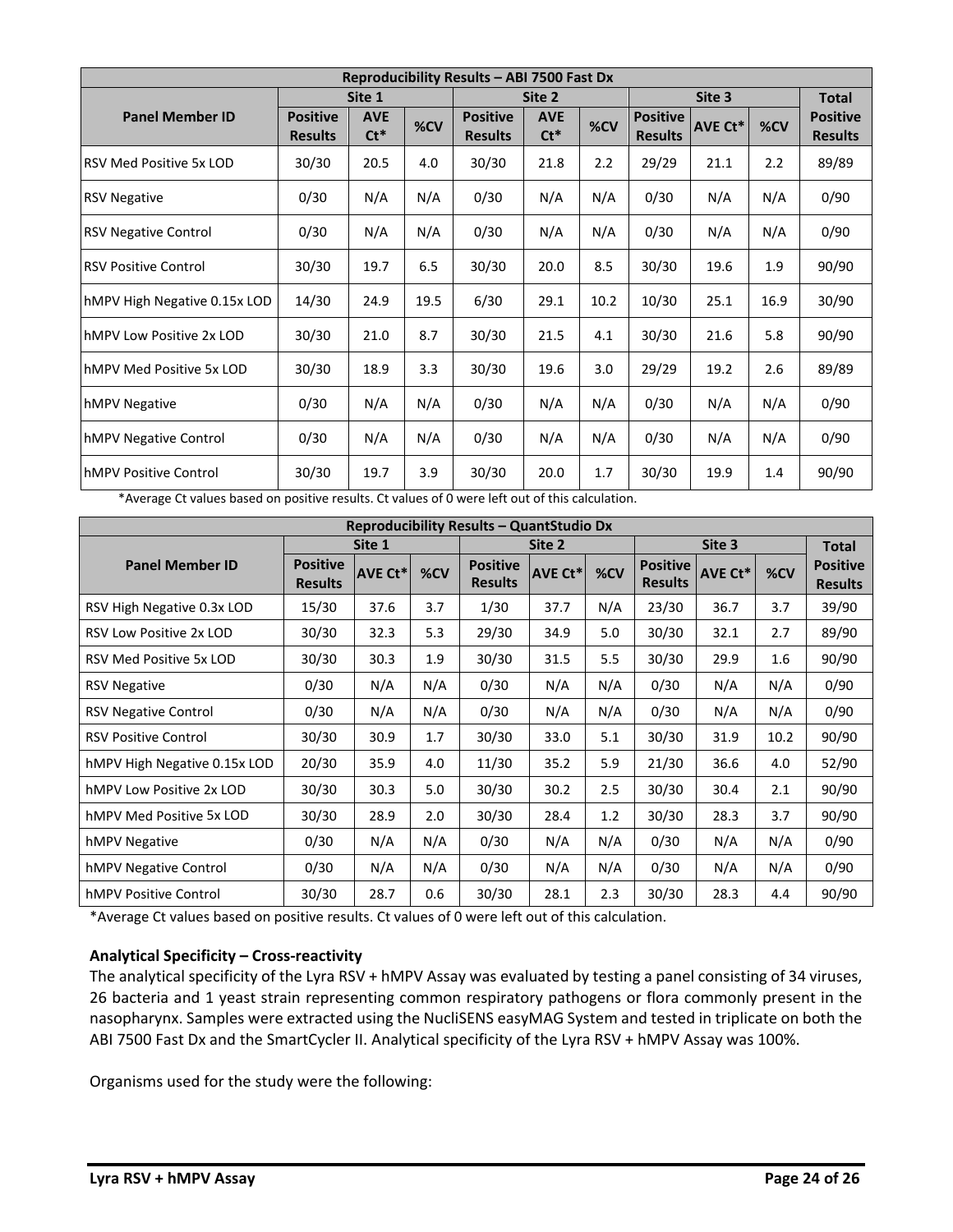# **Viruses**

Influenza A/Mexico/4108/2009, Influenza B/Florida/04/2006, Adenovirus 1/Adenoid 71, Adenovirus 2, Adenovirus 3, Adenovirus 4, Adenovirus 5, Adenovirus 7, Adenovirus 11, Adenovirus 14, Adenovirus 31, Coronavirus NL63, Coronavirus 229E, Coronavirus OC43, Coxsackievirus B4, Coxsackievirus B5/10/2006, Cytomegalovirus, Echovirus 7, Echovirus 9, Echovirus 6, Echovirus 11, Enterovirus 71, Enterovirus 70, Epstein Barr Virus, HSV Type 1 Maclnytre strain, Human Rhinovirus, HSV Type 2 G strain, Measles virus, Mumps virus, Parainfluenza Type 1, Parainfluenza Type 2, Parainfluenza Type 3, Parainfluenza Type 4, Varicella Zoster Virus

### **Bacteria**

*Bordetella pertussis, , Bordetella bronchiseptica, Chlamydophila pneumonia, Chlamydia trachomatis, Legionella pneumophila, Mycobacterium intracellulare, Mycobacterium tuberculosis, Mycobacterium avium, Mycoplasma pneumoniae, Haemophilus influenza, Pseudomonas aeruginosa, Proteus vulgaris, Proteus mirabilis, Neisseria gonorrhoeae, Neisseria menigitidis, Neisseria mucosa, Klebsiella pneumonia, Escherichia coli, Moraxella catarrhalis, Corynebacterium diptheriae, Lactobacillus plantarum, Streptococcus pneumonia, Streptococcus pyogenes, Streptococcus salivarius, Staphylococcus epidermidis, Staphylococcus aureus.*

### **Yeast**

*Candida albicans*

## **Analytical Specificity – Interfering Substances**

The performance of Lyra RSV + hMPV Assay was evaluated using both the ABI 7500 Fast Dx and the SmartCycler II for potentially interfering substances that may be present in nasopharyngeal specimens. The potentially interfering substances were evaluated using the RSV B and hMPV B1 strains at a concentration of 3x and 10x LOD. There was no evidence of interference caused by the substances tested at 3x or 10x LOD.

| <b>Substance Name</b>                                                      | <b>Concentration Tested</b>                                             |
|----------------------------------------------------------------------------|-------------------------------------------------------------------------|
| Mucin (Bovine Submaxillary Gland, type I-S)                                | $60 \mu g/mL$                                                           |
| Blood (human), EDTA anticoagulated                                         | 2% (vol/vol)                                                            |
| Neo-Synephrine                                                             | 15% (vol/vol)                                                           |
| Afrin Nasal Spray                                                          | 15% (vol/vol)                                                           |
| Zicam Homeopathic Non-Drowsy<br>Allergy<br>Relief No Drip Liquid Nasal Gel | $5%$ (vol/vol)                                                          |
| Saline Nasal Spray                                                         | 15% (vol/vol) of dose                                                   |
| Throat Lozenges                                                            | 0.68 g/mL; 1/18 drop, crushed; active<br>ingredients: 1.7 mg/mL menthol |
| Zanamivir                                                                  | $3.3 - 5$ mg/mL                                                         |
| Tobramycin                                                                 | $4.0 \mu g/mL$                                                          |
| Mupirocin                                                                  | $6.6 - 10$ mg/mL                                                        |
| Oseltamivir phosphate                                                      | 7.5-25 $mg/mL$                                                          |

## **Carryover and Cross-contamination Studies**

In an internal study there was no evidence of carry-over/cross contamination on either the ABI 7500 Fast Dx, the SmartCycler II, when the Lyra RSV + hMPV Assay was used to detect the presence of high concentrations of RSV‐A and hMPV‐A2 (1,000x LOD and 10,000x LOD, respectively) extracted with the NucliSENS easyMAG System.

In an internal study there was no evidence of carry-over/cross contamination on the QuantStudio Dx thermocycler platform when the Lyra RSV + hMPV Assay was used to detect the presence of high concentrations of RSV-B and hMPV-A1 (either 2.57E+06 or 3.16E+07, TCID<sub>50</sub>/mL respectively) extracted with the NucliSENS easyMAG System.

## **CUSTOMER AND TECHNICAL SUPPORT**

If you have any questions regarding the use of this product or to report a product problem, please contact Quidel Technical Support at 1.800.874.1517 (in the U.S.) or technicalsupport@quidel.com. If outside the U.S., further